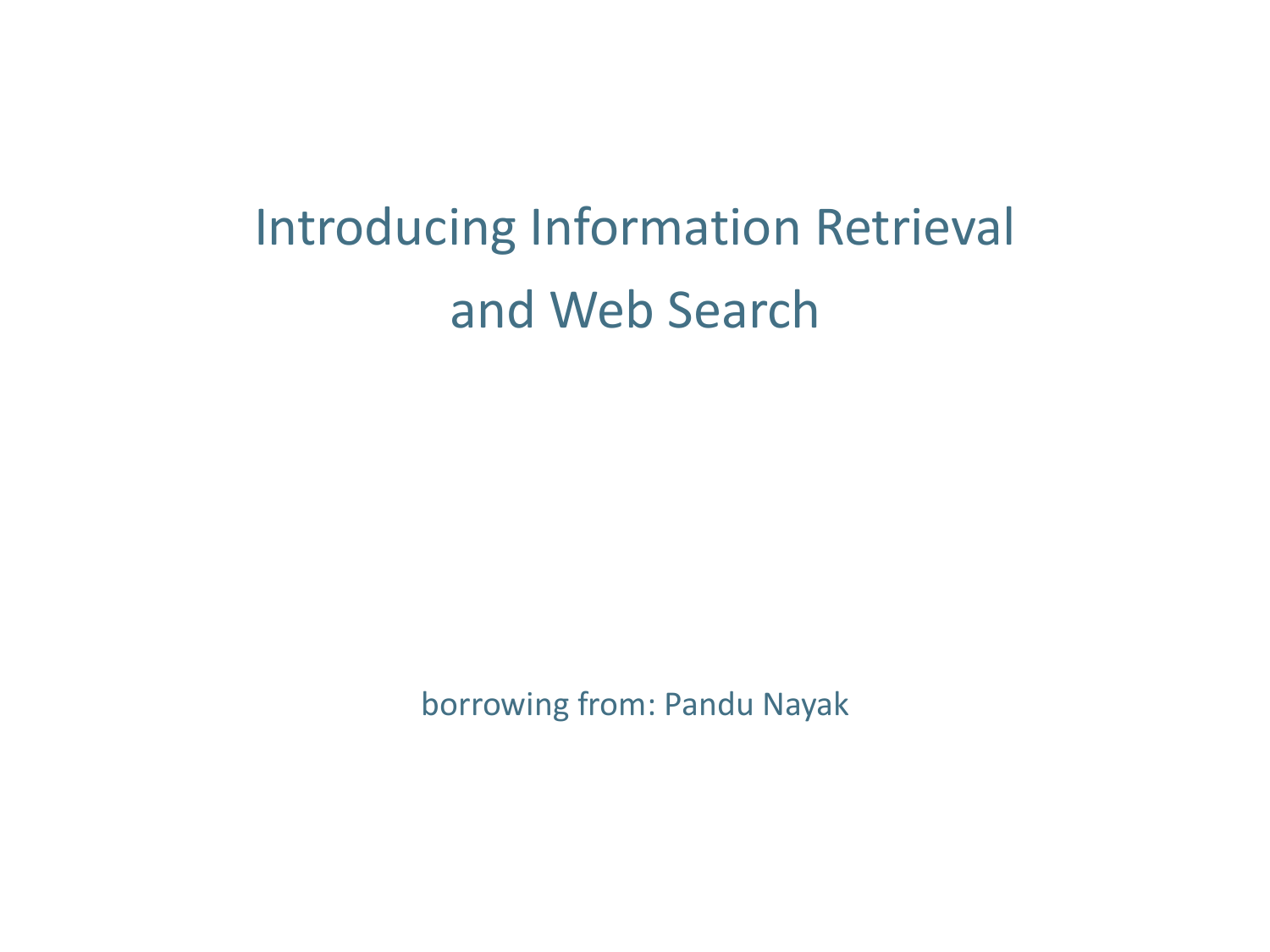# Information Retrieval

- Information Retrieval (IR) is finding material (usually documents) of an unstructured nature (usually text) that satisfies an information need from within large collections (usually stored on computers).
	- These days we frequently think first of web search, but there are many other cases:
		- E-mail search
		- Searching your laptop
		- Corporate knowledge bases
		- Legal information retrieval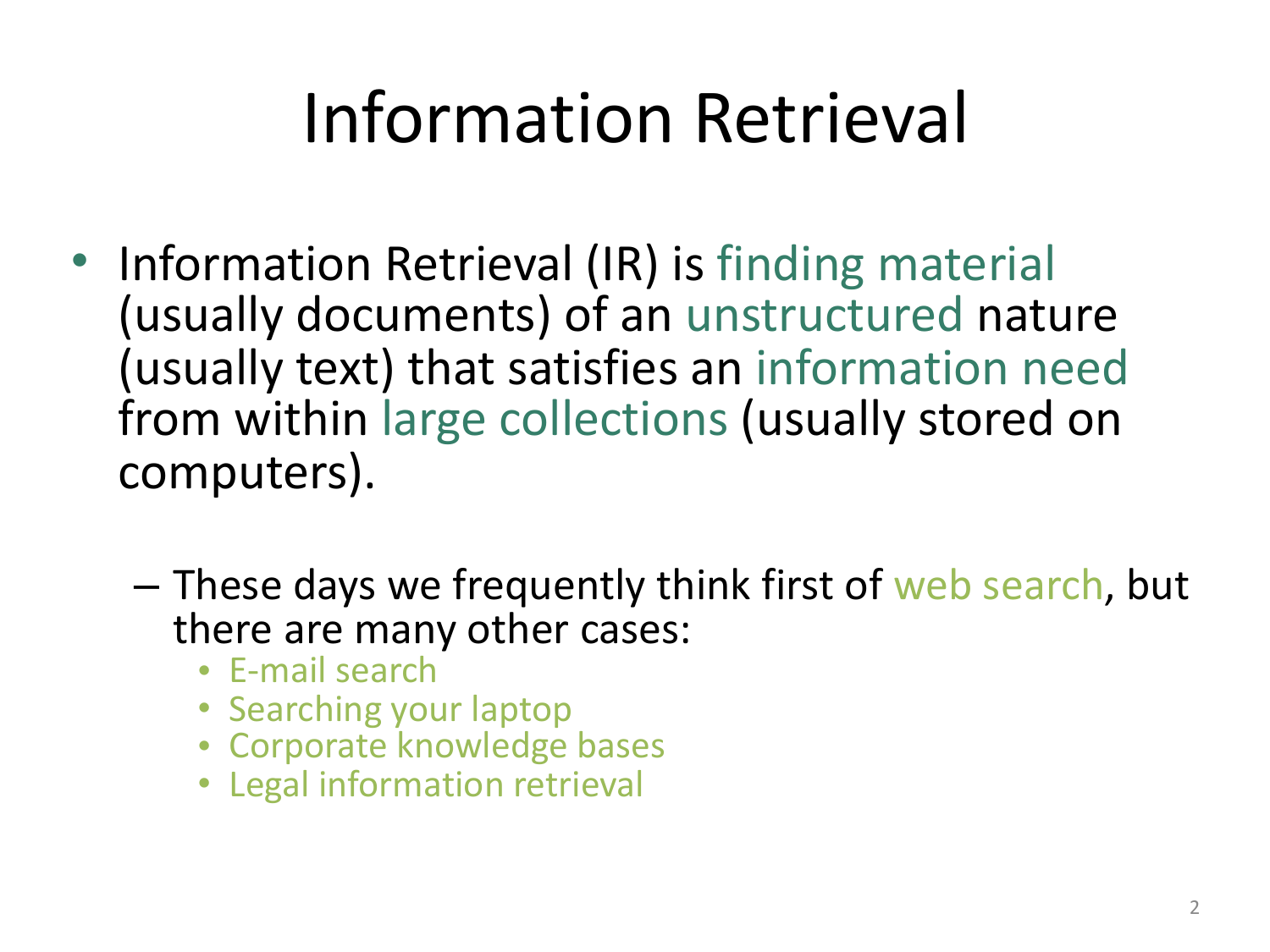#### Basic assumptions of Information Retrieval

- Collection: A set of documents  $-$  Assume it is a static collection for the moment
- Goal: Retrieve documents with information that is relevant to the user's information need and helps the user complete a task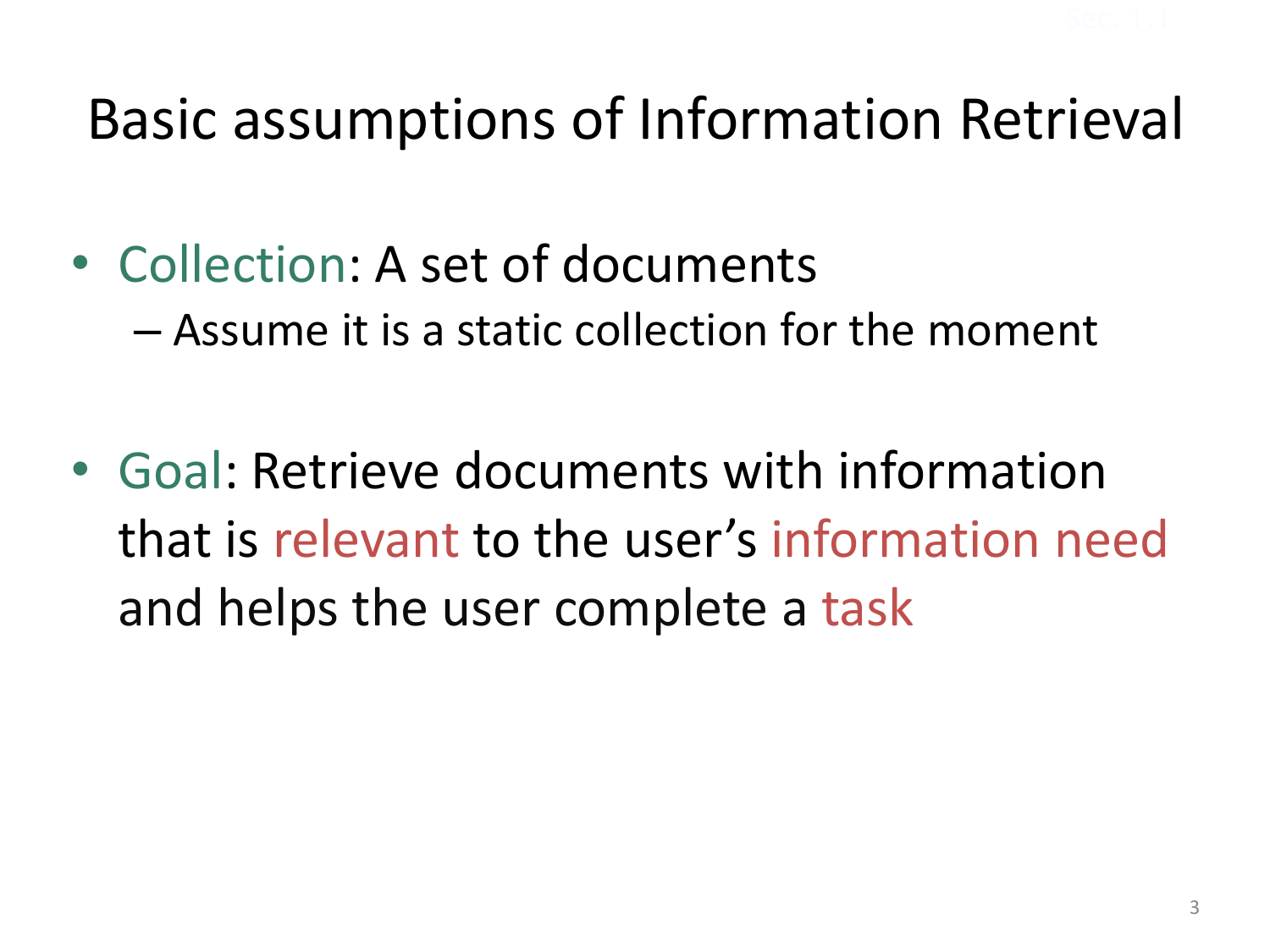# The classic search model

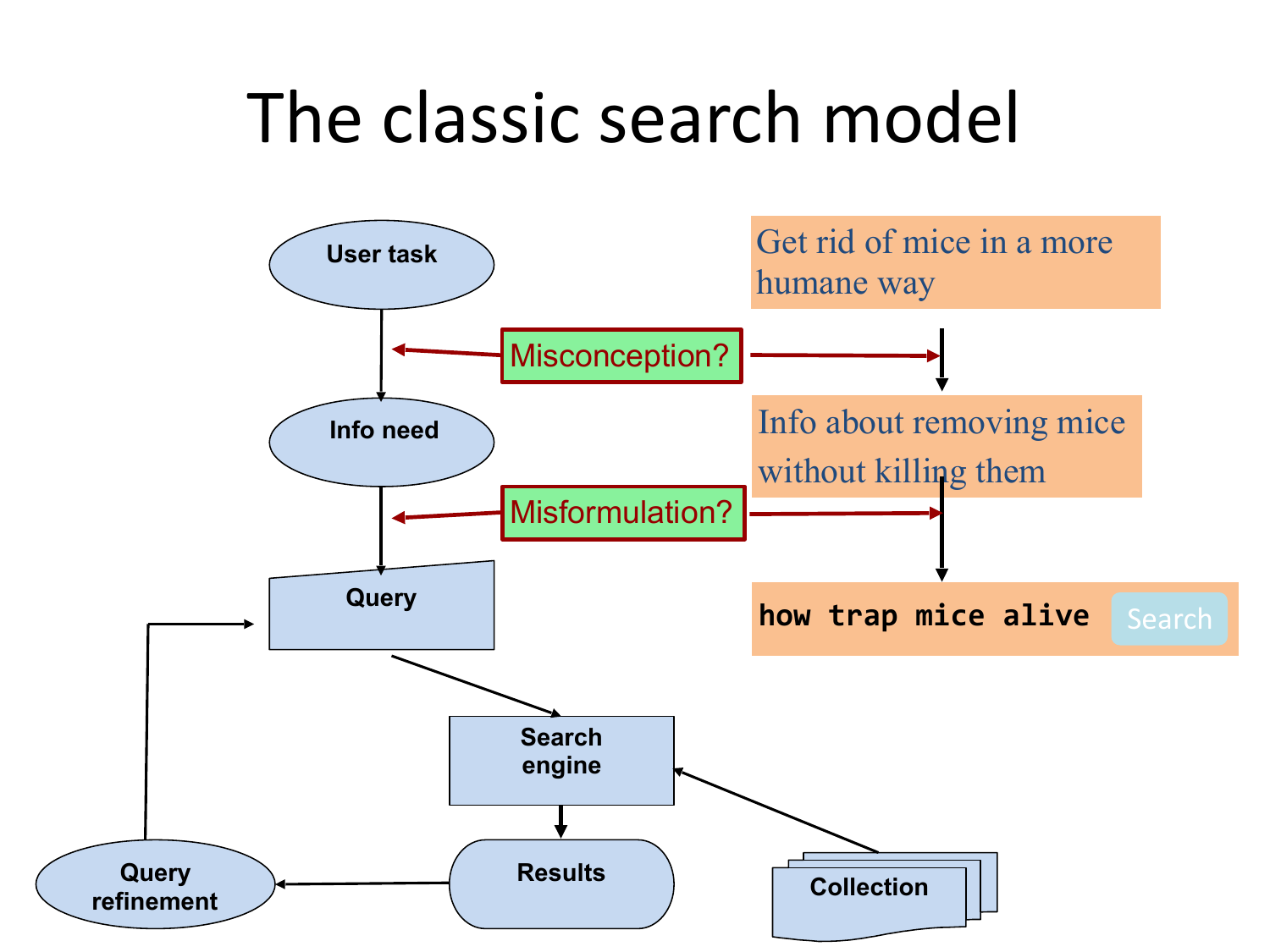# How good are the retrieved docs?

- *Precision* : Fraction of retrieved docs that are relevant to the user's information need
- **Recall** : Fraction of relevant docs in collection that are retrieved
	- More precise definitions and measurements to follow later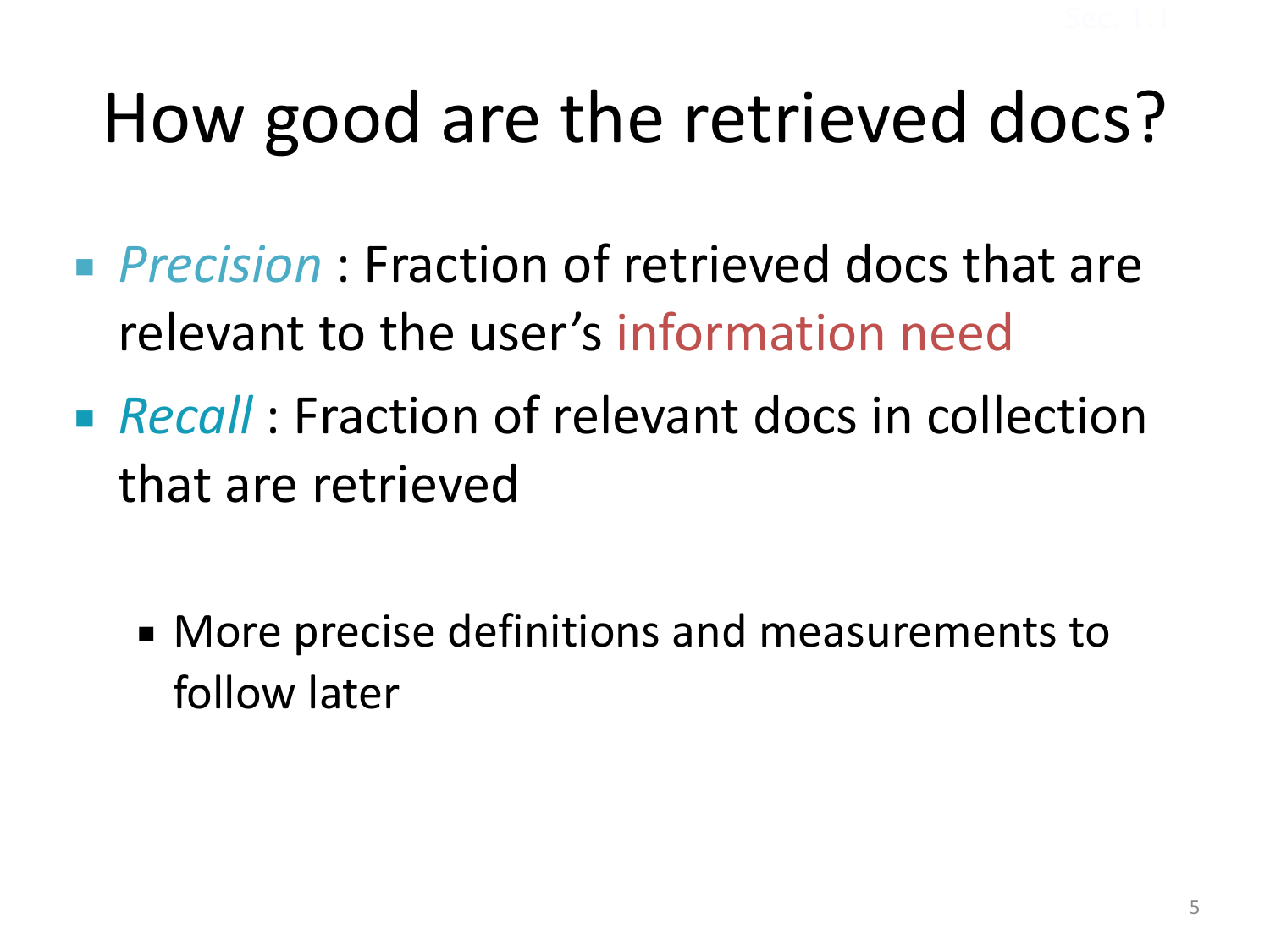Term-document incidence matrices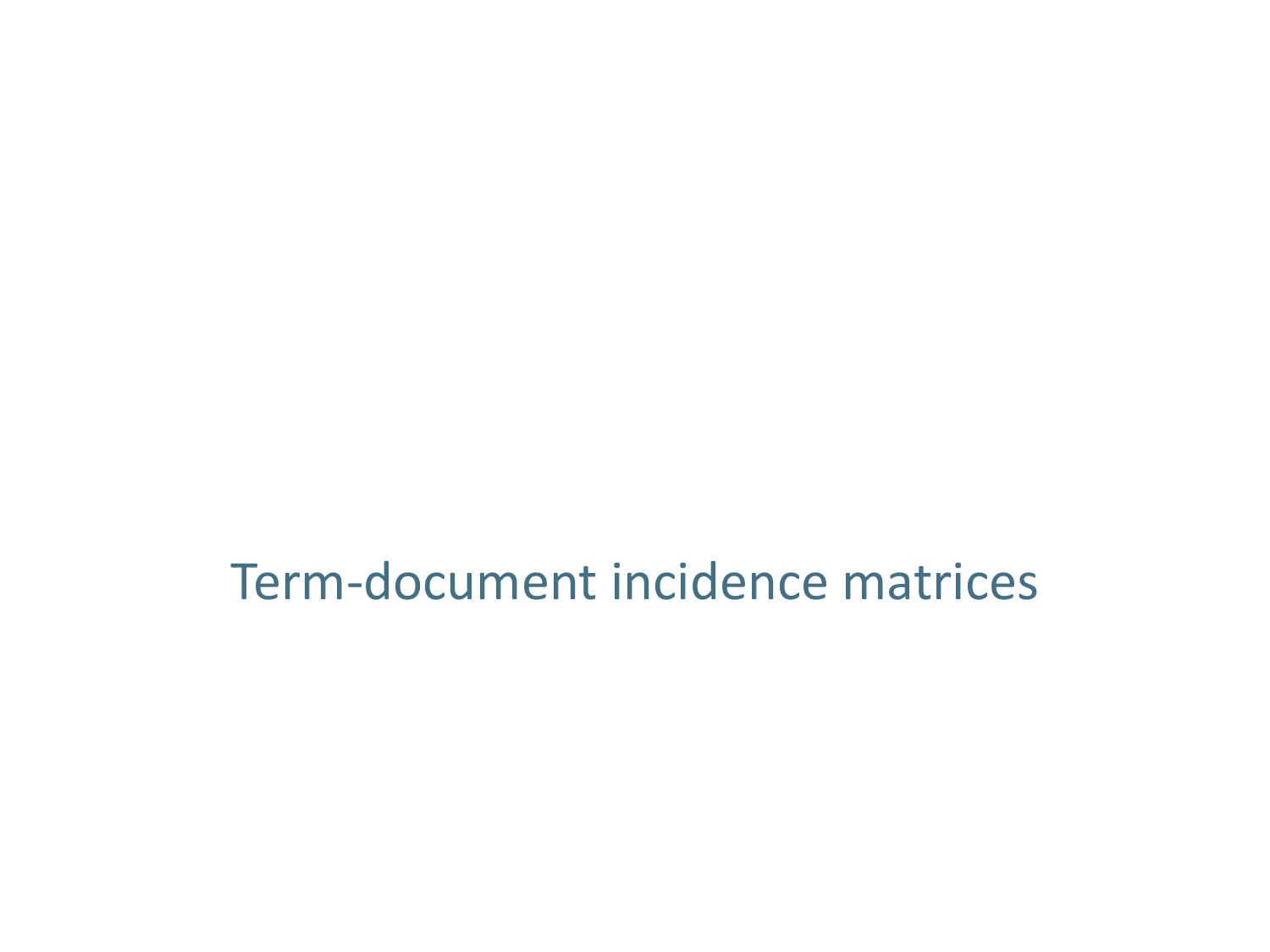# Unstructured data in 1620

- Which plays of Shakespeare contain the words *Brutus AND Caesar* but *NOT Calpurnia*?
- One could grep all of Shakespeare's plays for **Brutus** and *Caesar*, then strip out lines containing *Calpurnia*?
- Why is that not the answer?
	- Slow (for large corpora)<br>– NOT **Calpurnia** is non-trivial
	-
	- $-$  Other operations (e.g., find the word **Romans** near *countrymen*) not feasible
	- $-$  Ranked retrieval (best documents to return)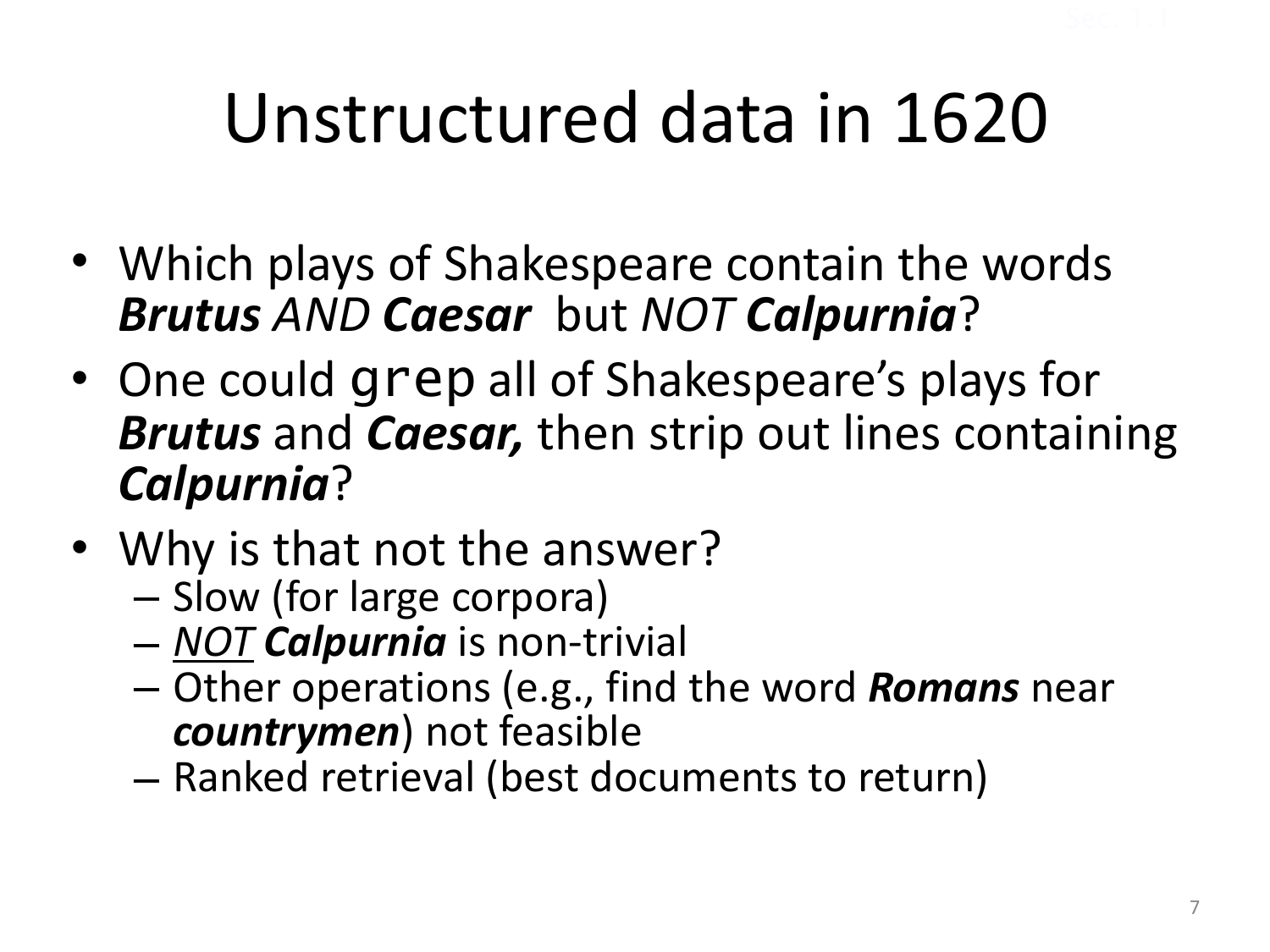# Term-document incidence matrices

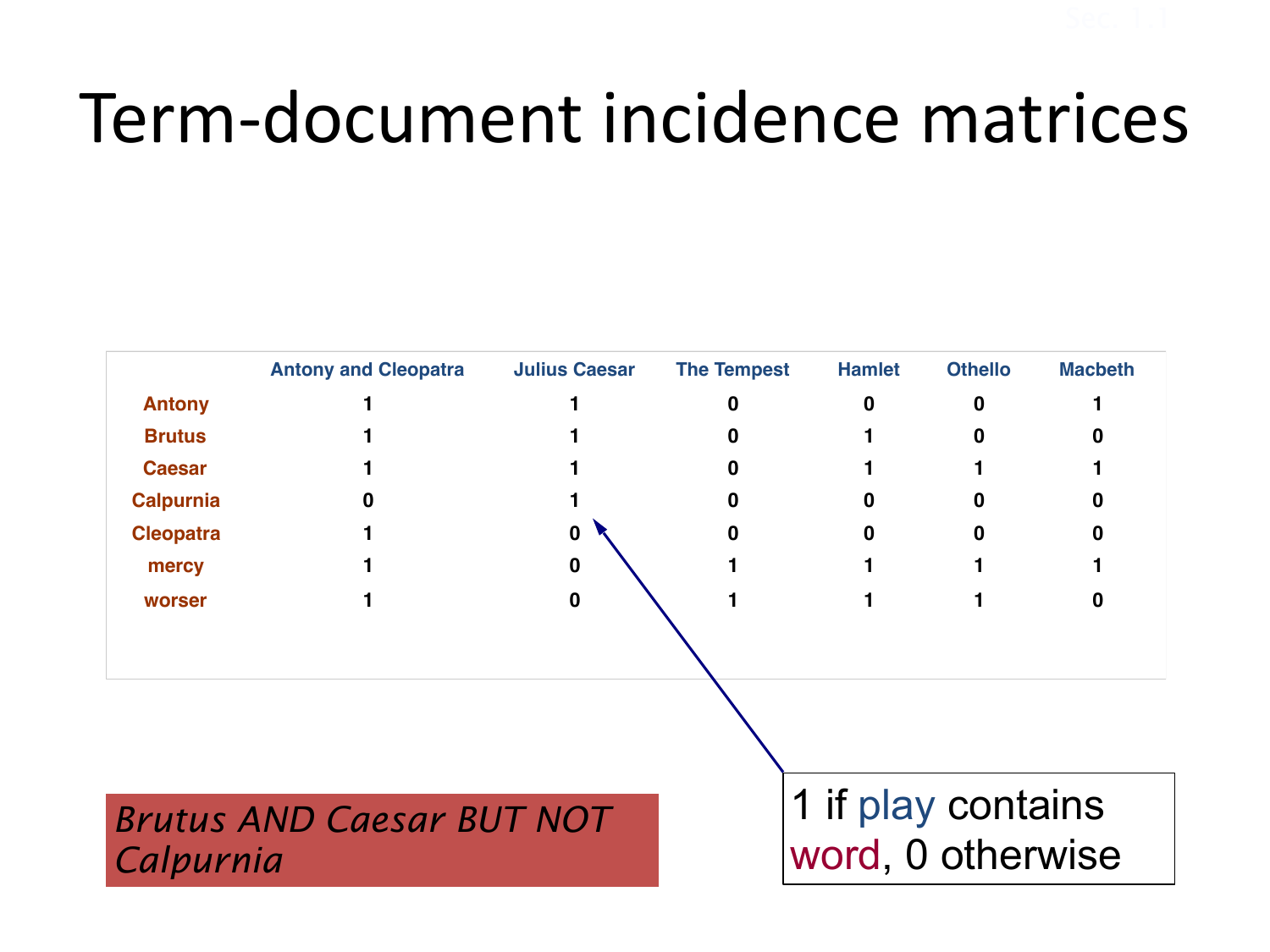## Incidence vectors

- So we have a 0/1 vector for each term.
- To answer query: take the vectors for **Brutus**, **Caesar** and **Calpurnia** (complemented) → bitwise *AND*.
	- 110100 *AND*
	- $-110111$  *AND*
	- $-101111 =$
	- **100100**

|                  | <b>Antony and Cleopatra</b> | <b>Julius Caesar</b> | <b>The Tempest</b> | <b>Hamlet</b> | <b>Othello</b> | <b>Macbeth</b> |
|------------------|-----------------------------|----------------------|--------------------|---------------|----------------|----------------|
| <b>Antony</b>    |                             |                      | 0                  | 0             | 0              |                |
| <b>Brutus</b>    |                             |                      | 0                  |               | 0              | 0              |
| <b>Caesar</b>    |                             |                      | 0                  |               |                |                |
| Calpurnia        | 0                           |                      | 0                  | 0             | 0              | 0              |
| <b>Cleopatra</b> |                             | 0                    |                    | 0             | 0              | 0              |
| mercy            |                             | 0                    |                    |               |                |                |
| worser           |                             | 0                    |                    |               |                | 0              |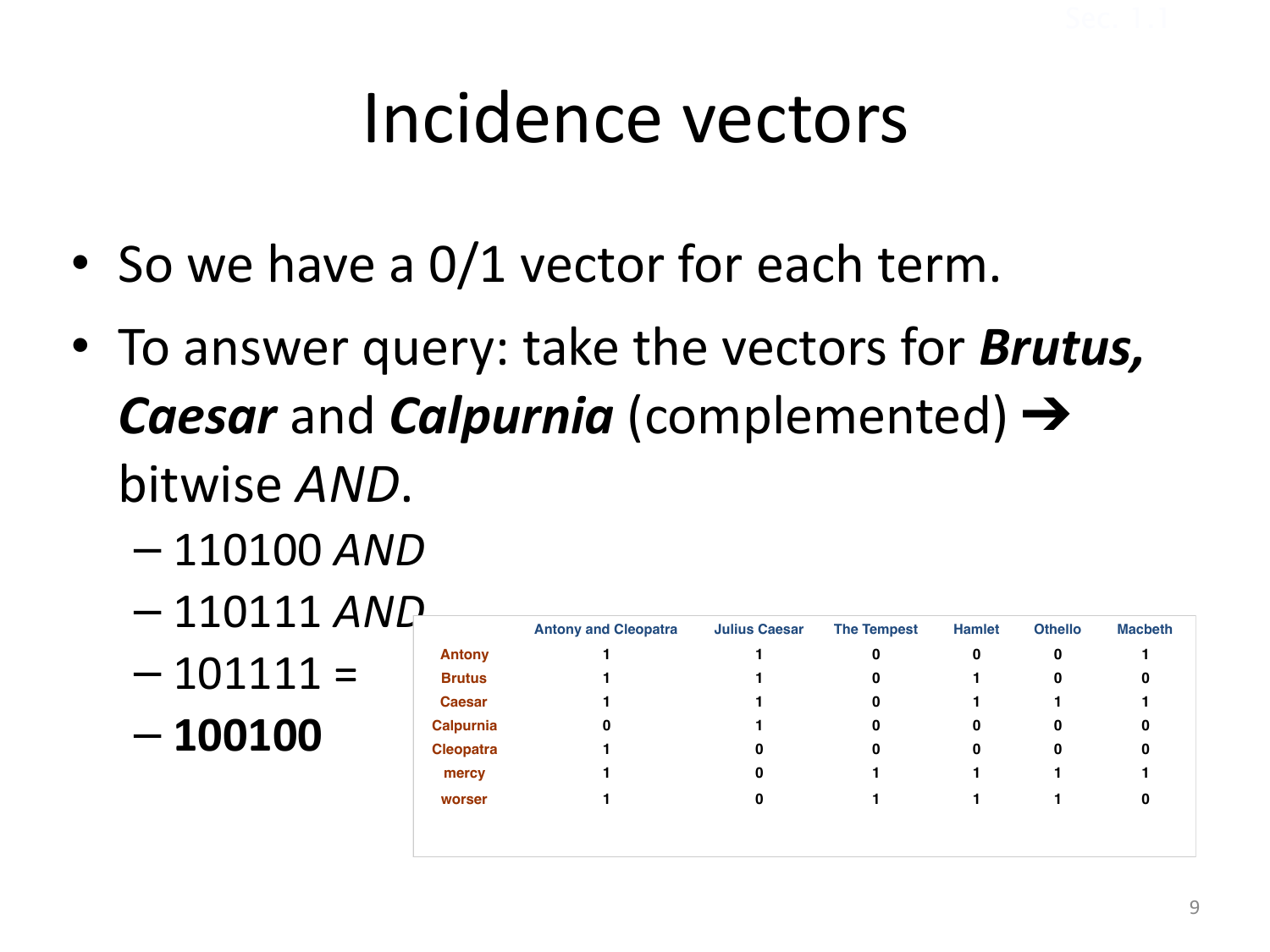# Bigger collections

- Consider  $N = 1$  million documents, each with about 1000 words.
- Avg 6 bytes/word including spaces/ punctuation
	- 6GB of data in the documents.
- Say there are *M* = 500K *distinct* terms among these.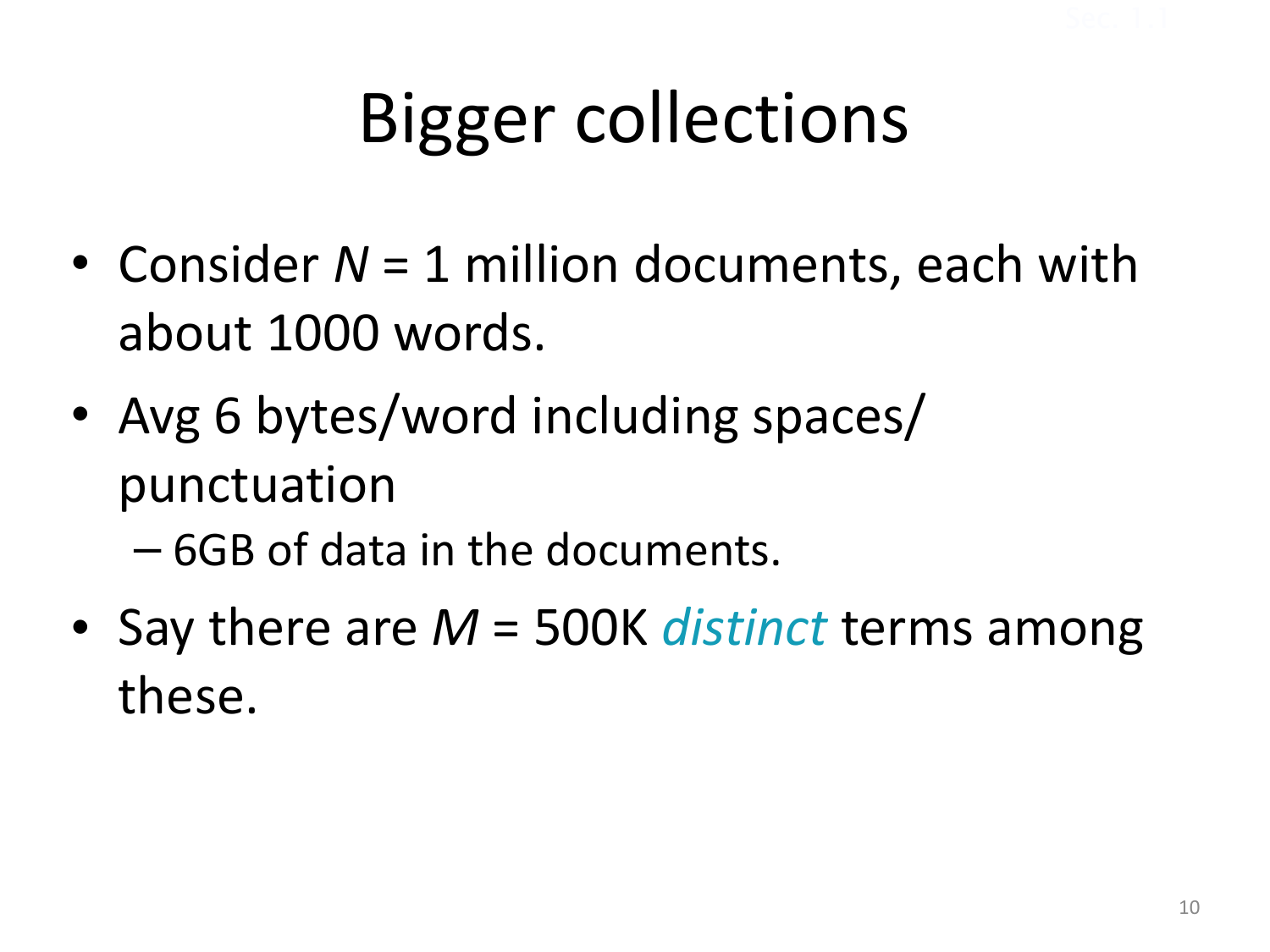# Can't build the matrix

• 500K x 1M matrix has half-a-trillion O's and 1's.

• But it has no more than one billion 1's.  $-$  matrix is extremely sparse.



• What's a better representation? – We only record the 1 positions.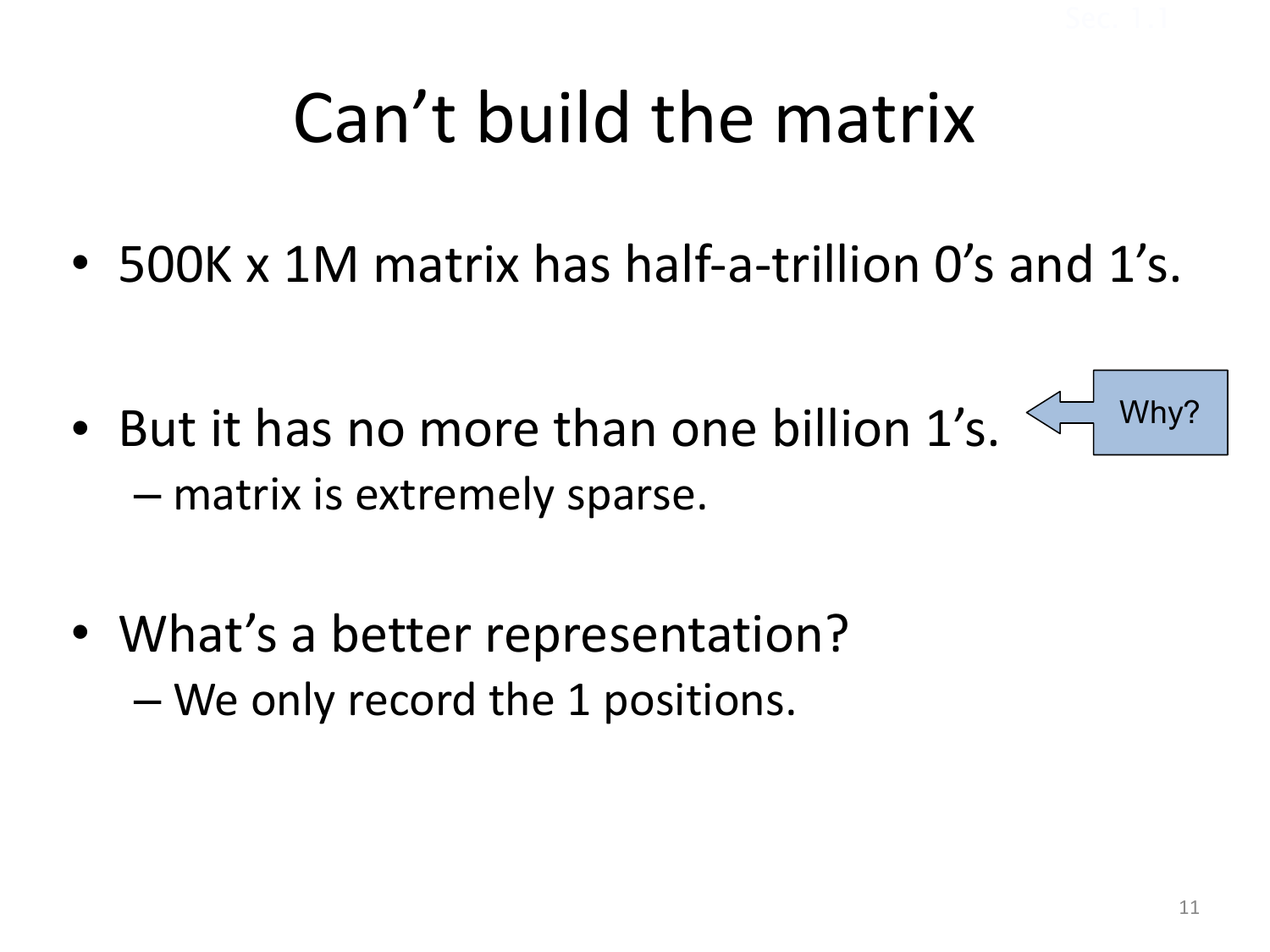The Inverted Index The key data structure underlying modern IR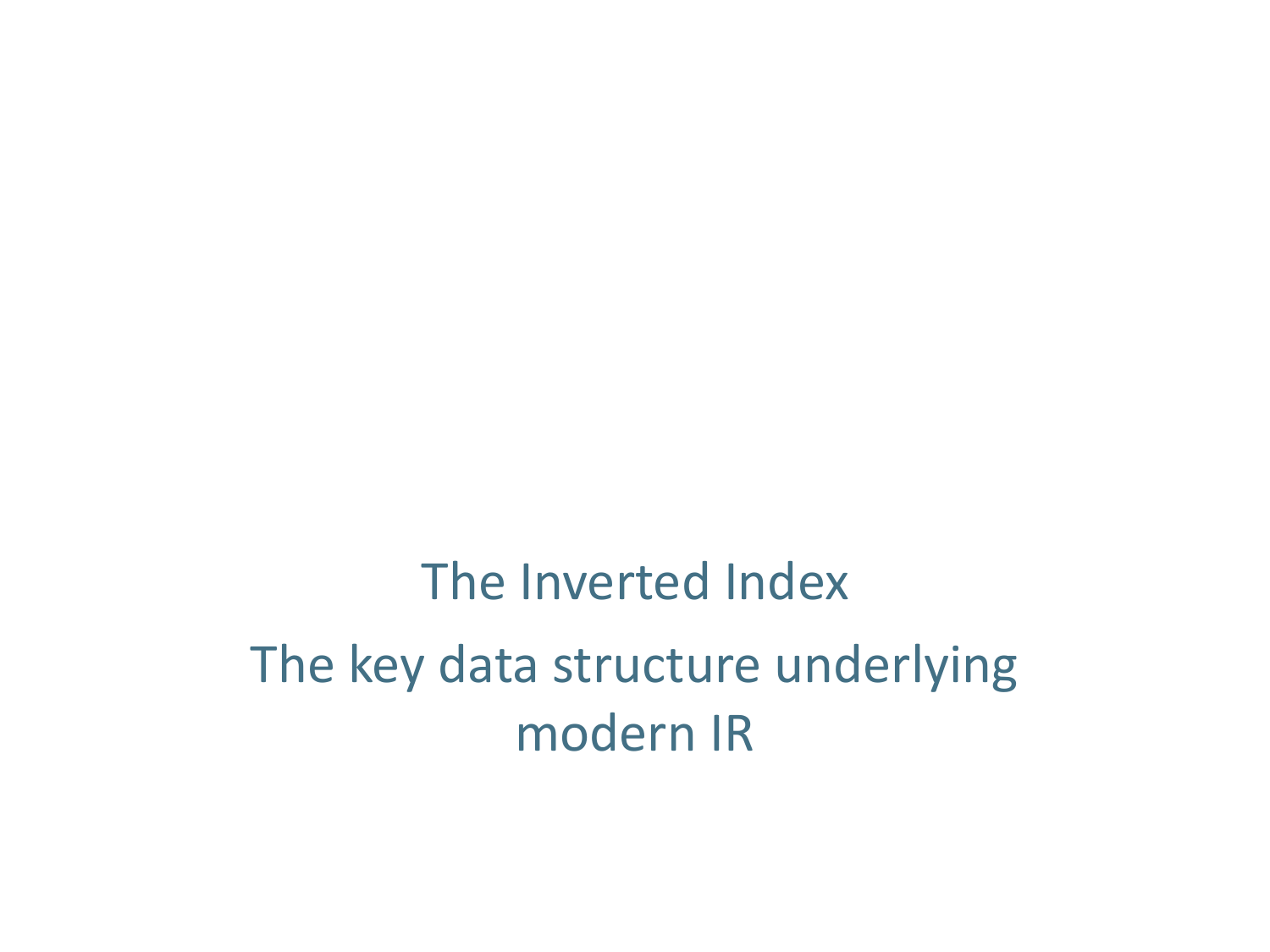## Inverted index

- For each term t, we must store a list of all documents that contain t.
	- $-$  Identify each doc by a **docID**, a document serial number
- Should we used fixed-size arrays for this?



What happens if the word **Caesar** is added to document 14?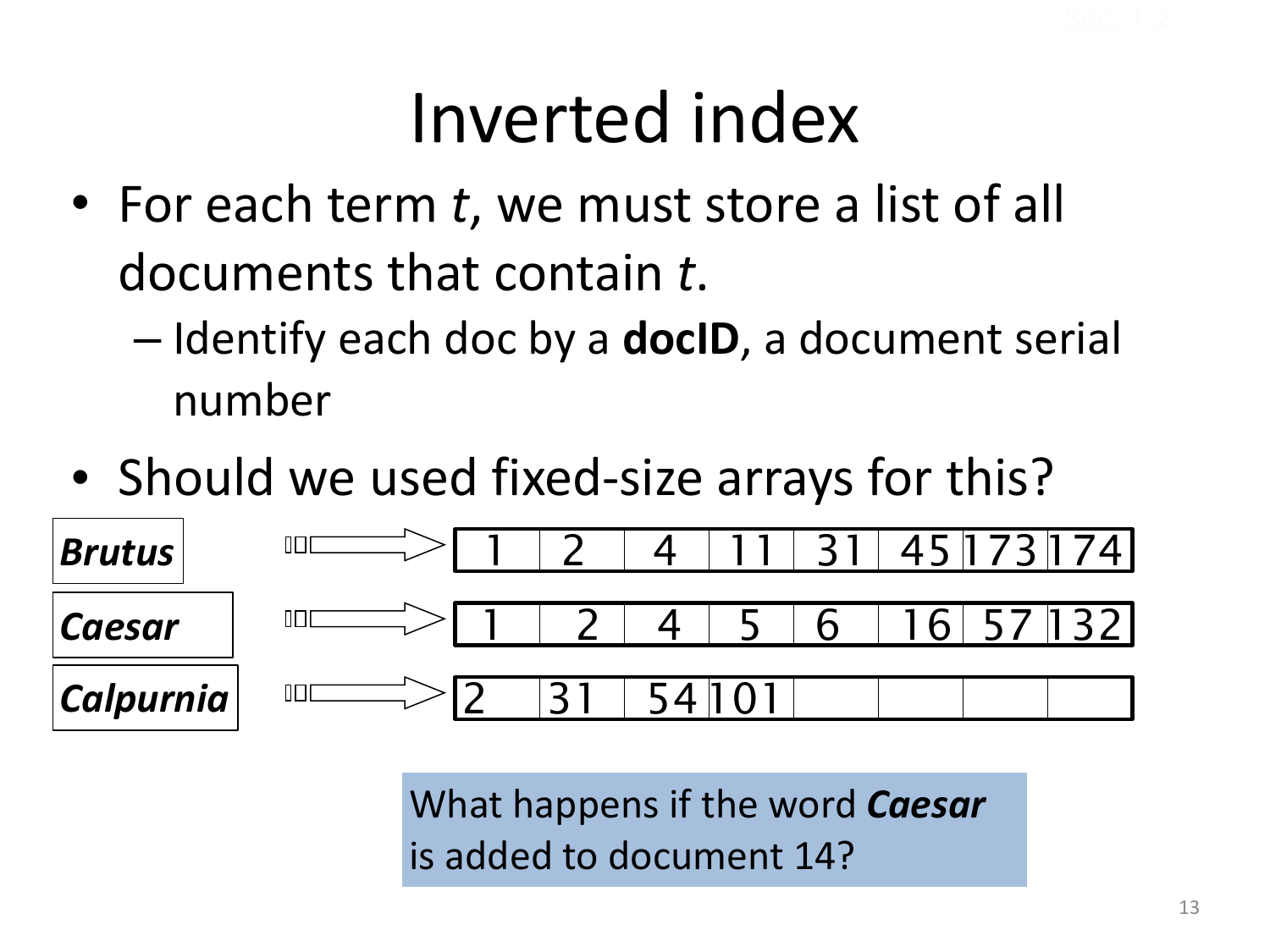#### Inverted index

- We need variable-size postings lists
	- $-$  On disk, a continuous run of postings is normal and best
	- $-$  In memory, can use linked lists or variable length arrays *Posting*
		- Some tradeoffs in size/ease of insertion

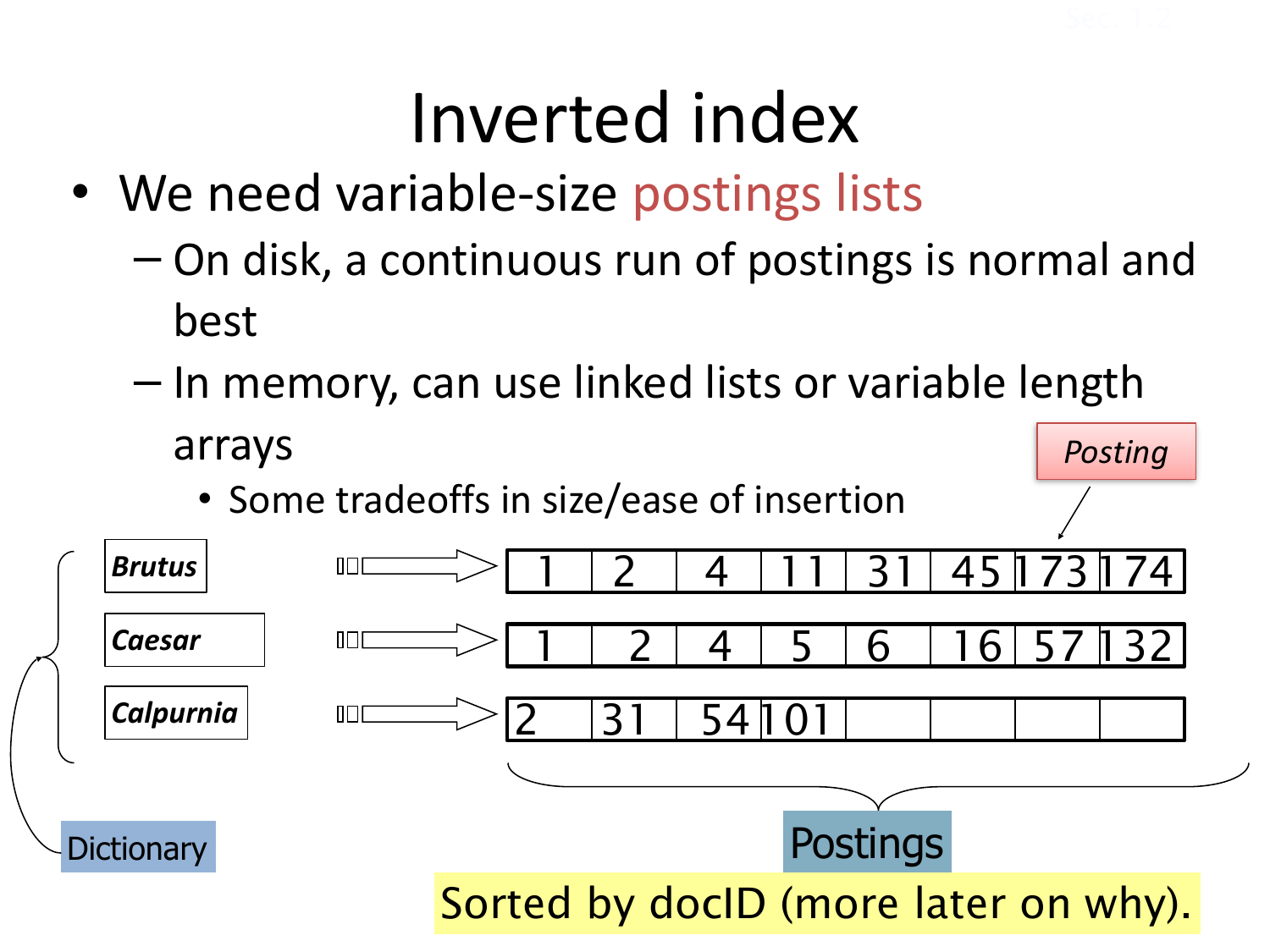# Inverted index construction

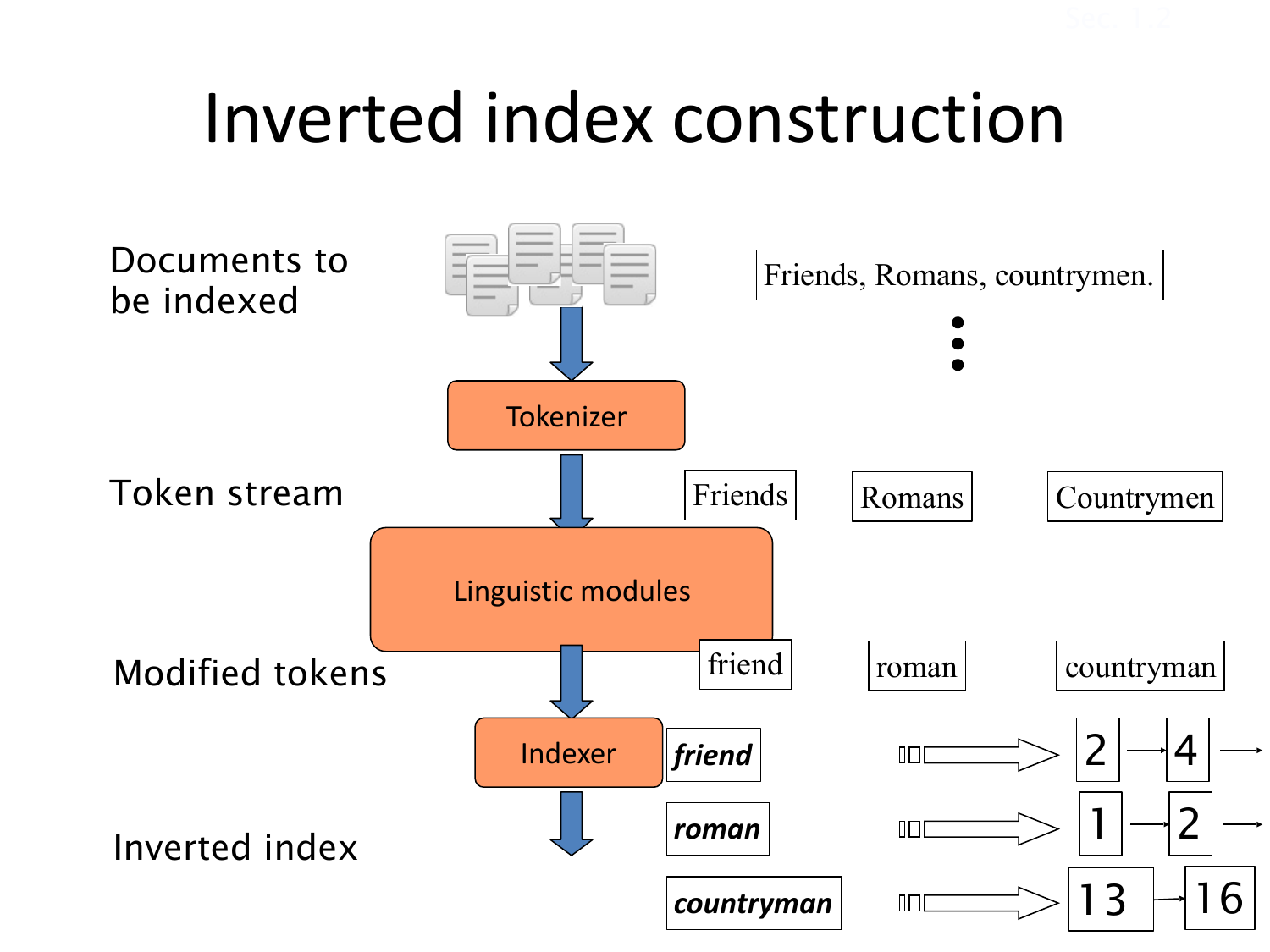# Initial stages of text processing

- Tokenization
	- $-$  Cut character sequence into word tokens
		- Deal with "John's", a state-of-the-art solution
- Normalization
	- $-$  Map text and query term to same form
		- You want *U.S.A.* and *USA* to match
	- $-$  We may wish different forms of a root to match
		- *authorize*, *authorization*
- Stop words
	- $-$  We may omit very common words (or not)
		- $\cdot$  the, a, to, of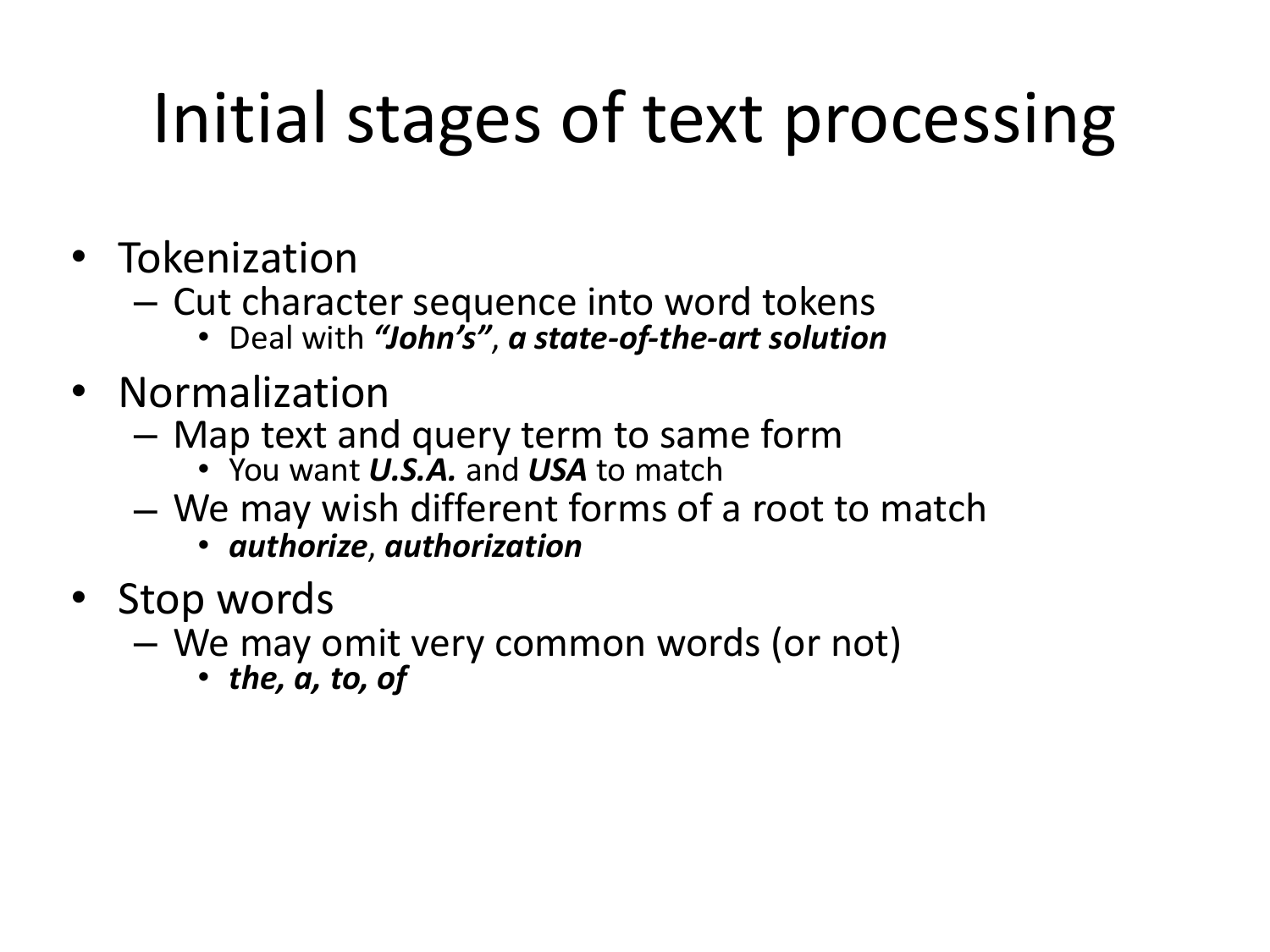# Indexer steps: Token sequence

• Sequence of (Modified token, Document ID) pairs.

Doc 1

#### Doc 2

I did enact Julius Caesar I was killed i' the Capitol; Brutus killed me.

So let it be with Caesar. The noble Brutus hath told you Caesar was ambitious

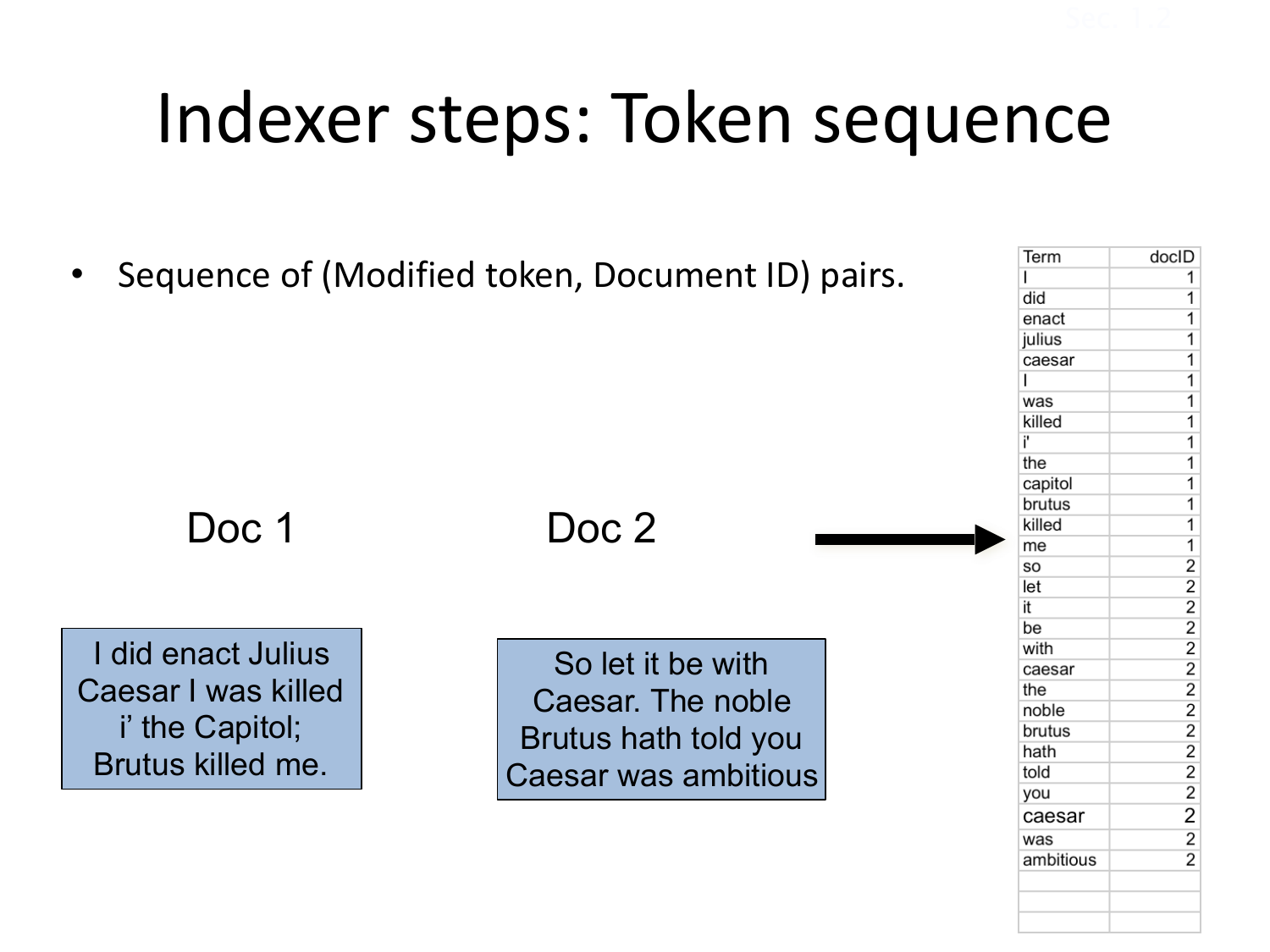#### Indexer steps: Sort

• Sort by terms – And then docID 



| Term      | doclD                   |  |
|-----------|-------------------------|--|
| ı         | 1                       |  |
| did       | 1                       |  |
| enact     | $\overline{1}$          |  |
| julius    | $\overline{\mathbf{1}}$ |  |
| caesar    | $\overline{1}$          |  |
| I         | $\overline{1}$          |  |
| was       | $\overline{1}$          |  |
| killed    | $\overline{1}$          |  |
| ï         | 1                       |  |
| the       | $\overline{1}$          |  |
| capitol   | $\overline{1}$          |  |
| brutus    | $\overline{1}$          |  |
| killed    | 1                       |  |
| me        | $\overline{\mathbf{1}}$ |  |
| SO        |                         |  |
| let       |                         |  |
| it        |                         |  |
| be        |                         |  |
| with      |                         |  |
| caesar    |                         |  |
| the       |                         |  |
| noble     |                         |  |
| brutus    |                         |  |
| hath      |                         |  |
| told      |                         |  |
| you       |                         |  |
| caesar    |                         |  |
| was       |                         |  |
| ambitious |                         |  |
|           |                         |  |
|           |                         |  |
|           |                         |  |

| Term      | docID                                     |
|-----------|-------------------------------------------|
| ambitious |                                           |
| be        |                                           |
| brutus    |                                           |
| brutus    |                                           |
| capitol   | $\frac{2}{2}$ $\frac{1}{2}$ $\frac{1}{1}$ |
| caesar    | $\overline{\mathbf{1}}$                   |
| caesar    | $\frac{1}{2}$                             |
| caesar    |                                           |
| did       | $\frac{2}{1}$                             |
| enact     | 1                                         |
| hath      | $\overline{\mathbf{1}}$                   |
| ı         | $\overline{1}$                            |
| Ĩ         | $\overline{1}$                            |
| ï         |                                           |
| it        | $\frac{1}{2}$                             |
| julius    |                                           |
| killed    | $\overline{1}$                            |
| killed    | 1                                         |
| let       |                                           |
| me        |                                           |
| noble     |                                           |
| so        |                                           |
| the       |                                           |
| the       |                                           |
| told      |                                           |
| you       |                                           |
| was       |                                           |
| was       | $2121$<br>$2122$<br>$121$<br>$22$         |
| with      |                                           |
|           |                                           |
|           |                                           |
|           |                                           |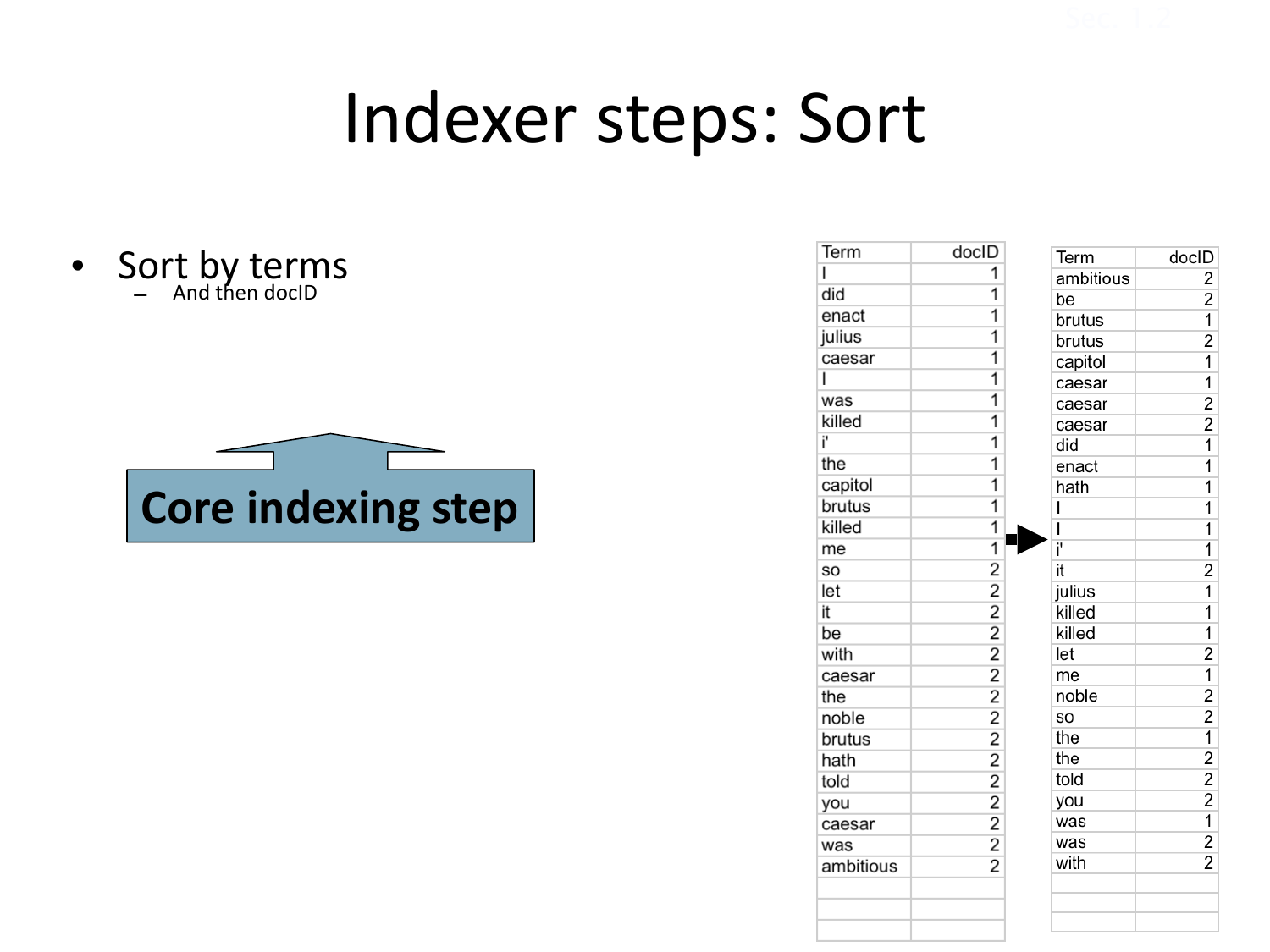## Indexer steps: Dictionary & Postings

- Multiple term entries in a single document are merged.
- Split into Dictionary and Postings
- Doc. frequency information is added.



|             |                                  | term                    | doc. freq.<br>$\rightarrow$ | postings lists                |
|-------------|----------------------------------|-------------------------|-----------------------------|-------------------------------|
| Term        | docID                            | ambitious               | 1                           | $\overline{2}$                |
| ambitious   | 2                                | 1<br>be                 |                             | $\overline{2}$                |
| be          | $\overline{2}$                   |                         |                             |                               |
| brutus      | 1                                | 2<br>brutus             |                             | $\mathbf 1$<br>$\overline{2}$ |
| brutus      | $\overline{2}$                   | $\mathbf{1}$<br>capitol |                             | $\mathbf{1}$                  |
| capitol     | $\overline{\mathbf{1}}$          |                         |                             |                               |
| caesar      | $\overline{1}$                   | 2<br>caesar             |                             | 1<br>2                        |
| caesar      | $\overline{2}$                   | did<br>1                |                             | $\mathbf{1}$                  |
| caesar      | $\overline{2}$                   |                         |                             |                               |
| did         | $\overline{1}$                   | 1<br>enact              |                             | $\mathbf{1}$                  |
| enact       | $\overline{1}$                   | hath<br>1               |                             | $\overline{2}$                |
| hath        | $\overline{1}$                   | ĩ<br>1                  |                             | $\mathbf{1}$                  |
|             | 1                                |                         |                             |                               |
|             | $\overline{1}$                   | ï<br>1                  |                             | $\mathbf{1}$                  |
| ï           | 1                                | 1<br>it                 |                             | $\overline{2}$                |
| it          | $\overline{2}$                   |                         |                             |                               |
| julius      | $\overline{1}$                   | julius<br>$\mathbf 1$   | $\rightarrow$               | $\mathbf{1}$                  |
| killed      | $\overline{1}$<br>$\overline{1}$ | killed<br>1             | $\rightarrow$               | $\mathbf 1$                   |
| killed      | $\overline{2}$                   |                         |                             |                               |
| let         | $\overline{1}$                   | 1<br>let                |                             | $\overline{2}$                |
| me<br>noble | $\overline{2}$                   | 1<br>me                 |                             | $\mathbf{1}$                  |
| so          | $\overline{2}$                   | $\mathbf{1}$            |                             | $\overline{2}$                |
| the         | $\overline{1}$                   | noble                   |                             |                               |
| the         | $\overline{2}$                   | 1<br>SO                 | $\rightarrow$               | $\overline{2}$                |
| told        | $\overline{2}$                   | the<br>2                |                             | $\mathbf{1}$<br>2             |
| you         | $\overline{2}$                   |                         |                             |                               |
| was         | 1                                | told<br>$\mathbf{1}$    |                             | $\overline{2}$                |
| was         | $\overline{2}$                   | 1<br>you                | $\rightarrow$               | $\overline{2}$                |
| with        | $\overline{2}$                   | $\overline{2}$          |                             |                               |
|             |                                  | was                     |                             | $\mathbf 1$<br>$\overline{2}$ |
|             |                                  | with<br>1               |                             | $\overline{2}$                |
|             |                                  |                         |                             |                               |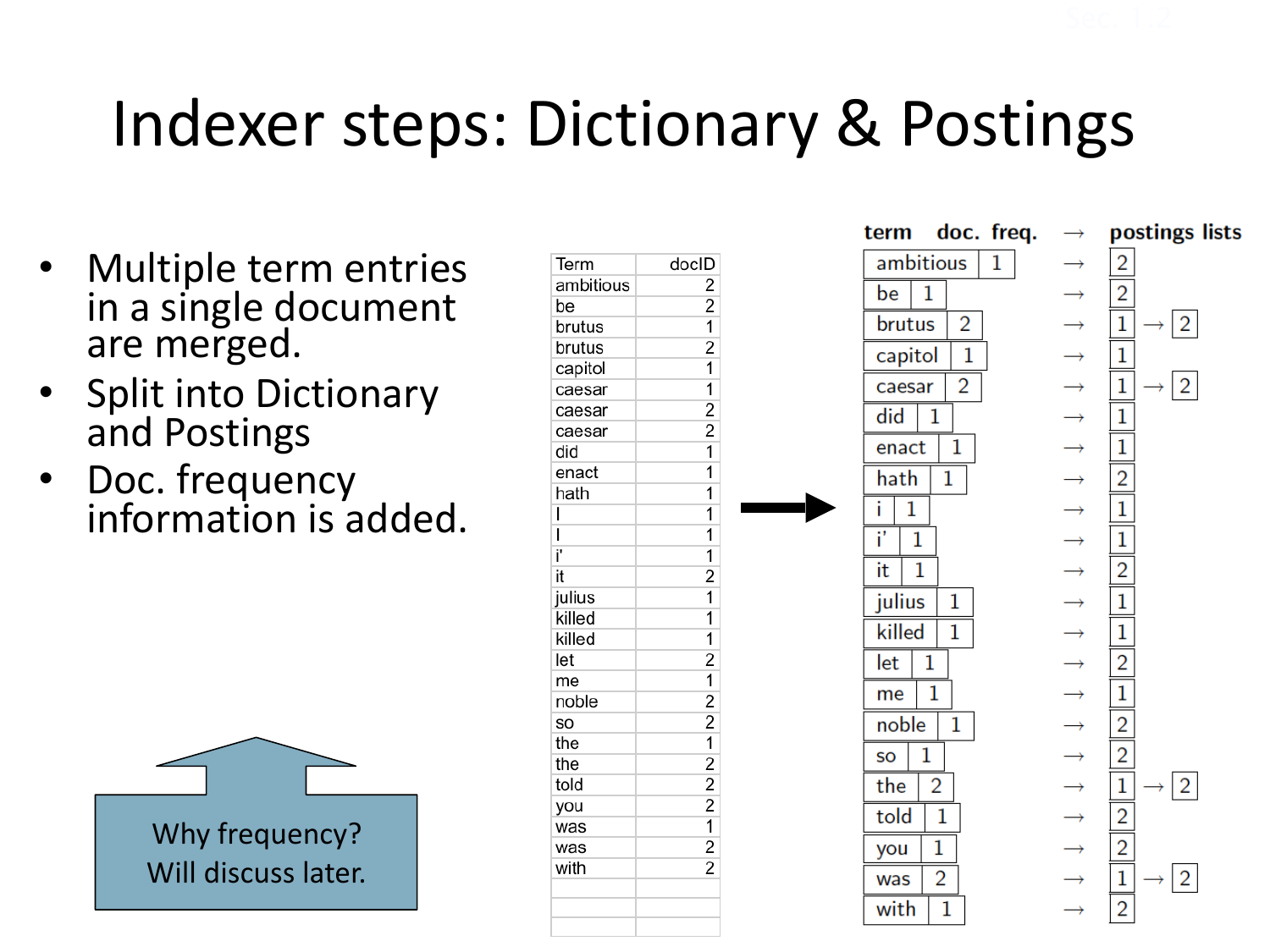# Where do we pay in storage?

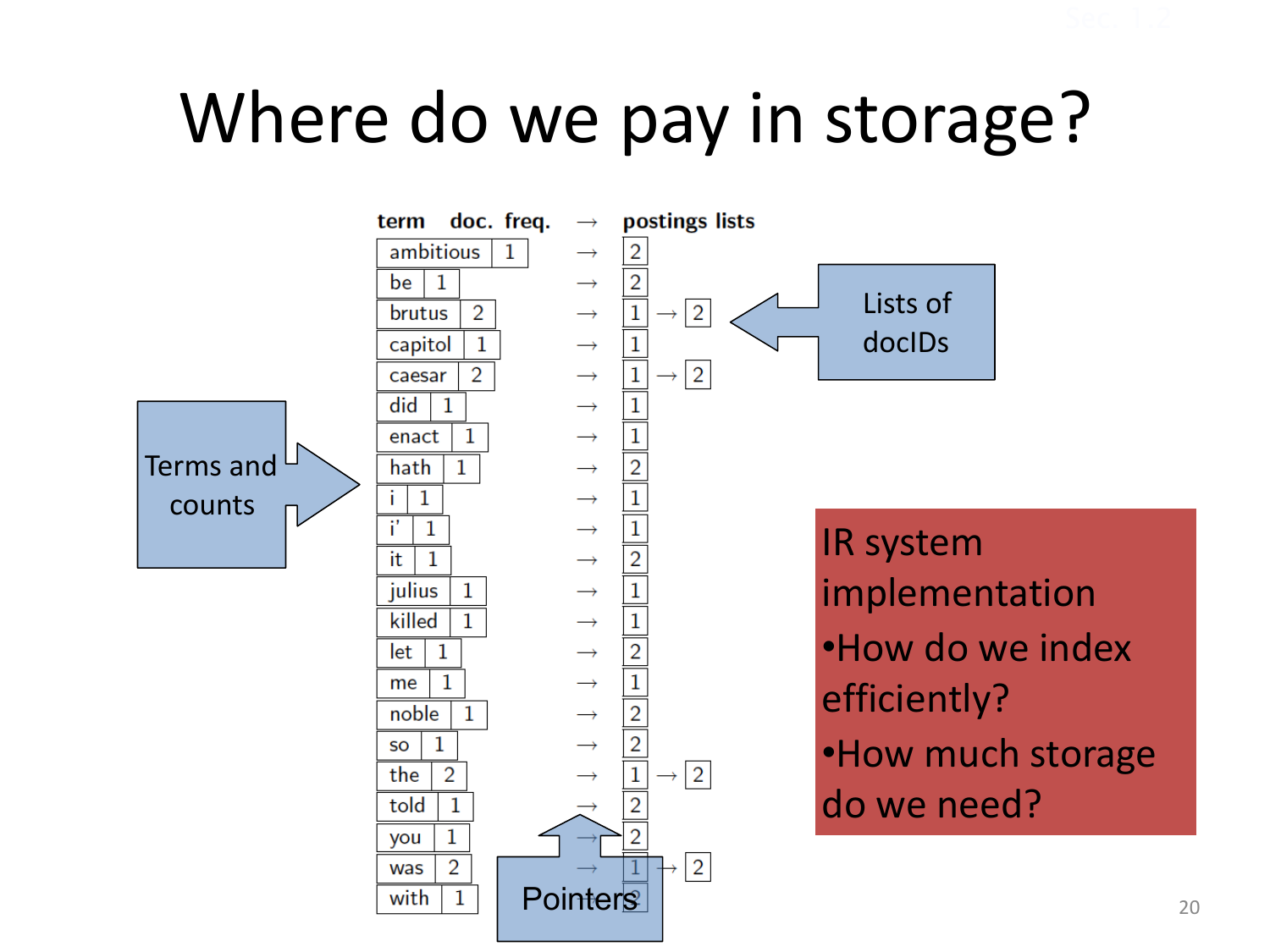Query processing with an inverted index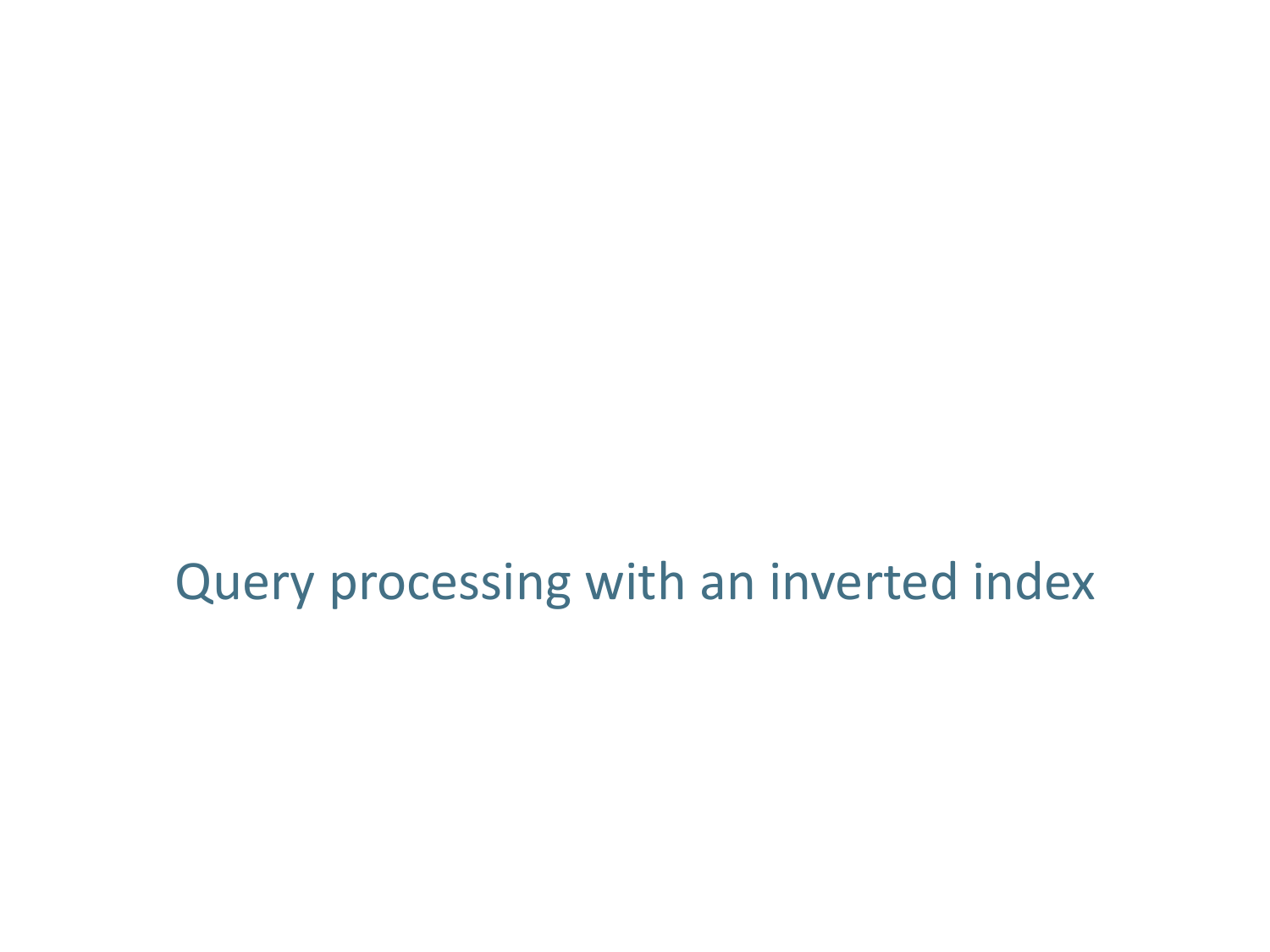# The index we just built

• How do we process a query? - Later - what kinds of queries can we process? Our focus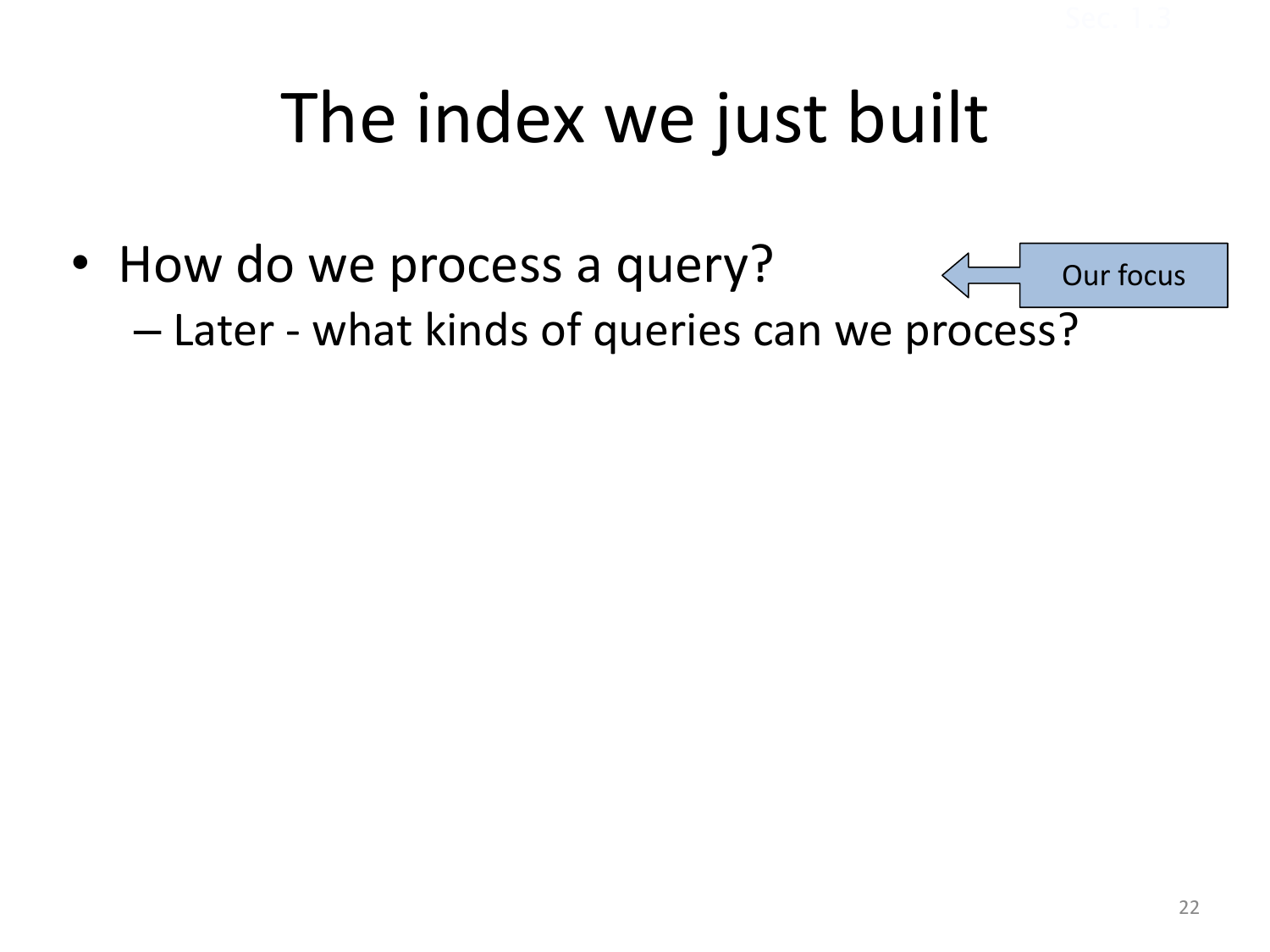# Query processing: AND

- Consider processing the query: *Brutus AND Caesar*
	- $-$  Locate *Brutus* in the Dictionary;
		- Retrieve its postings.
	- $-$  Locate *Caesar* in the Dictionary;
		- Retrieve its postings.
	- $-$  "Merge" the two postings (intersect the document sets):

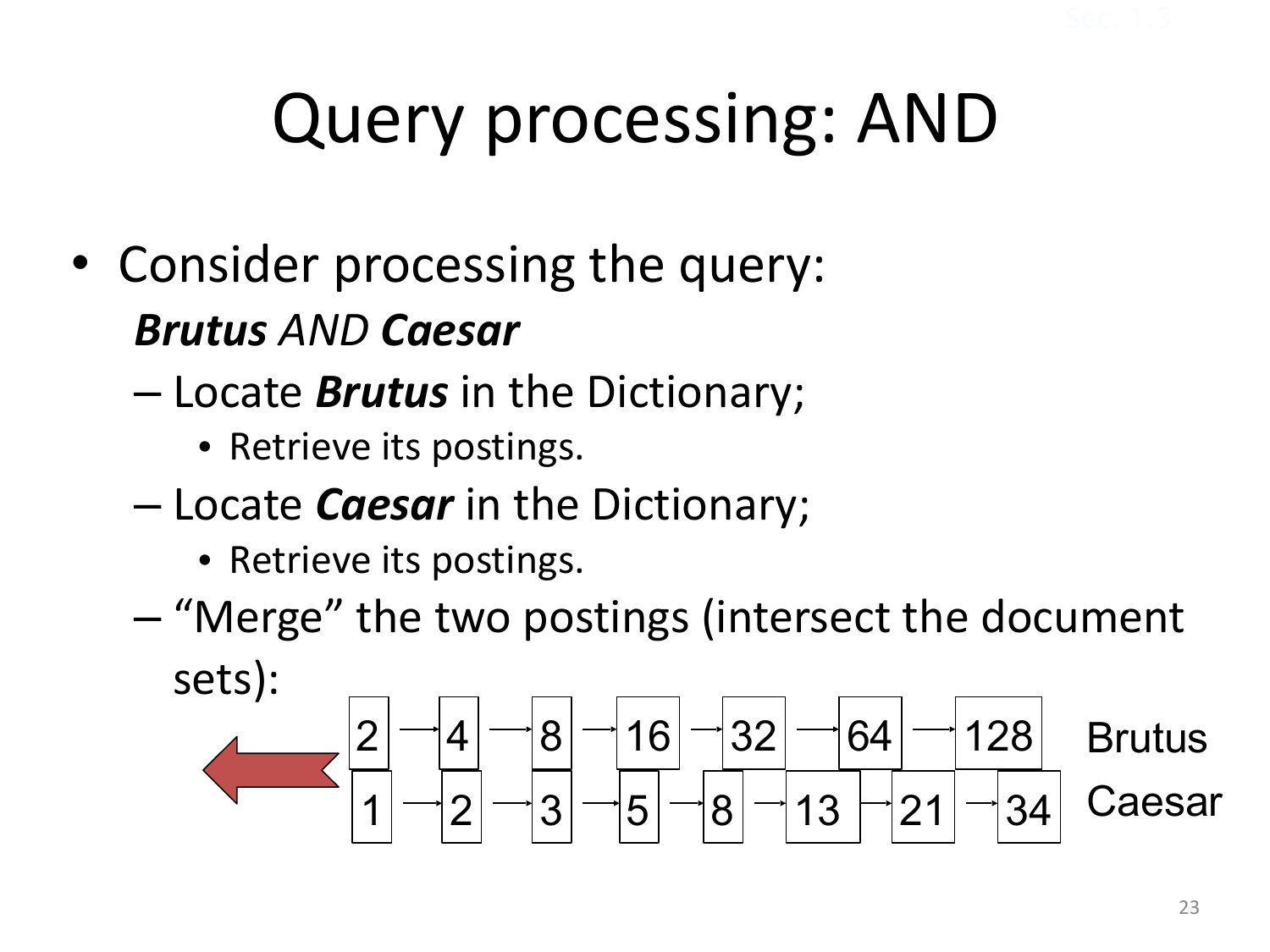# The merge

• Walk through the two postings simultaneously, in time linear in the total number of postings entries



If the list lengths are *x* and *y*, the merge takes O(*x+y*) operations. Crucial: postings sorted by docID.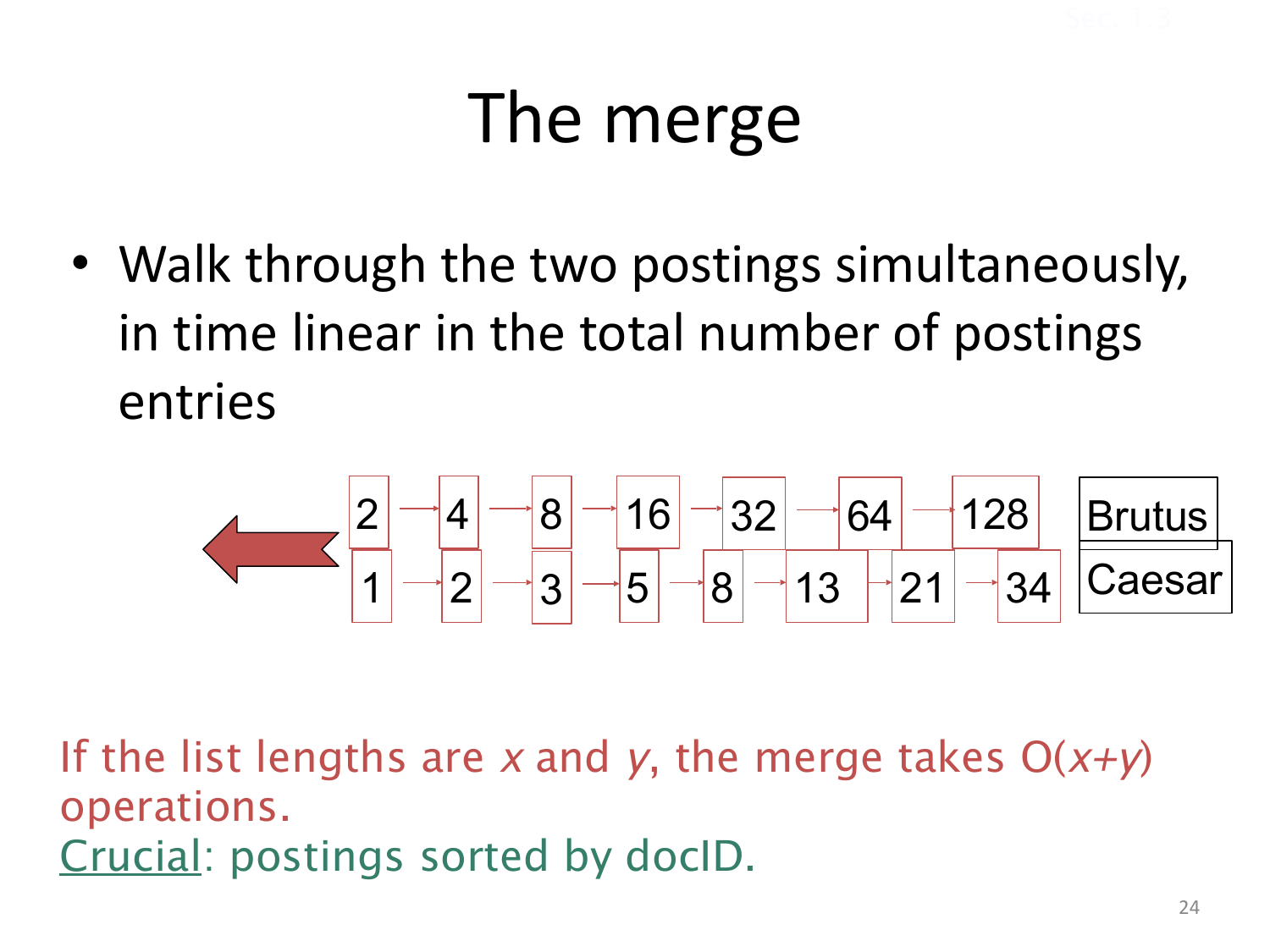Intersecting two postings lists (a "merge" algorithm)

#### INTERSECT $(p_1, p_2)$

- answer  $\leftarrow \langle \ \rangle$  $\mathbf{1}$
- 2 while  $p_1 \neq \text{NIL}$  and  $p_2 \neq \text{NIL}$
- **do if**  $docID(p_1) = docID(p_2)$ 3
- **then** ADD(answer,  $docID(p_1)$ ) 4
- $p_1 \leftarrow next(p_1)$ 5
	- $p_2 \leftarrow next(p_2)$
- else if  $docID(p_1) < docID(p_2)$ then  $p_1 \leftarrow next(p_1)$ 8
- else  $p_2 \leftarrow next(p_2)$ g

10 return *answer* 

6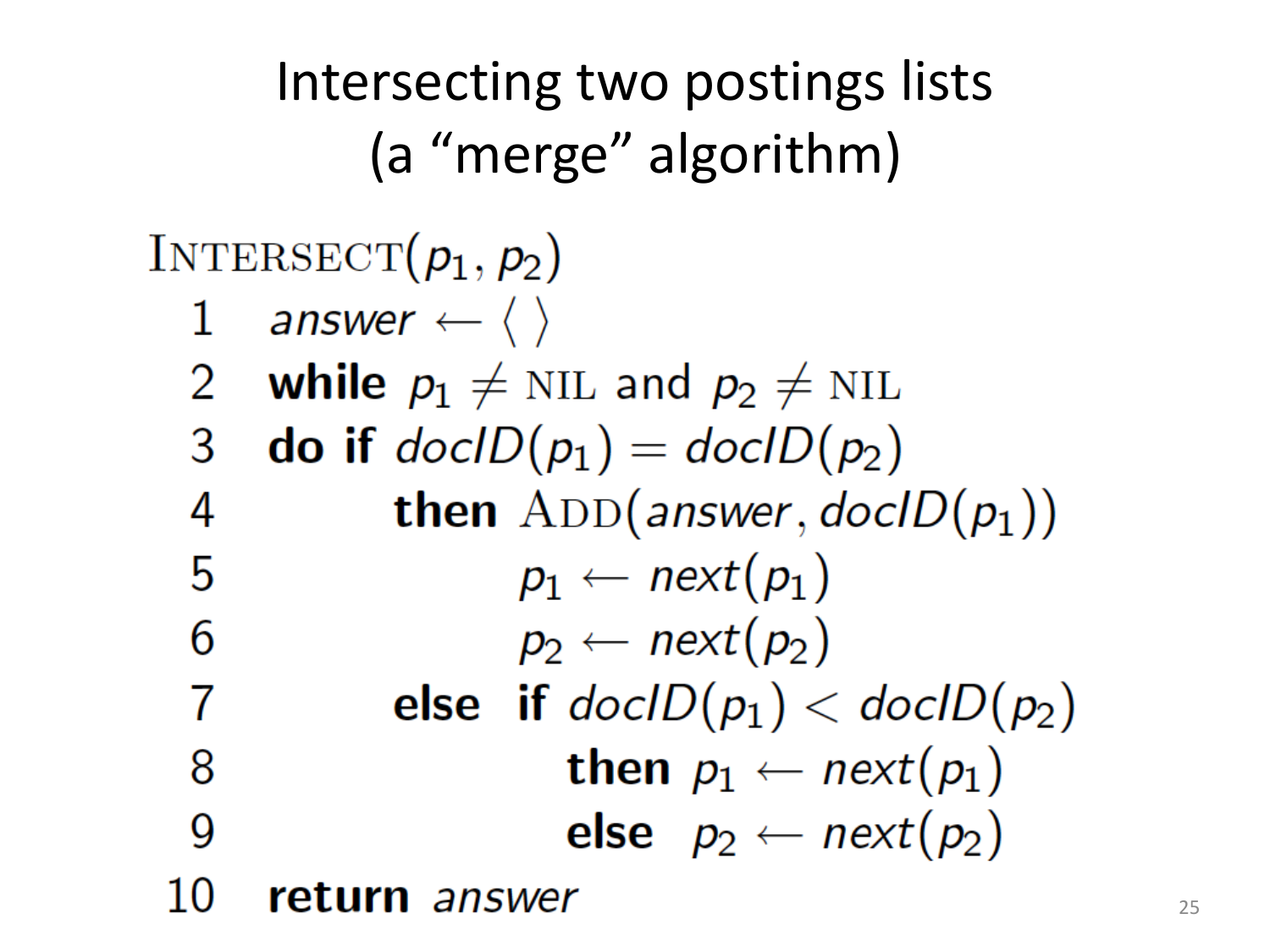The Boolean Retrieval Model & Extended Boolean Models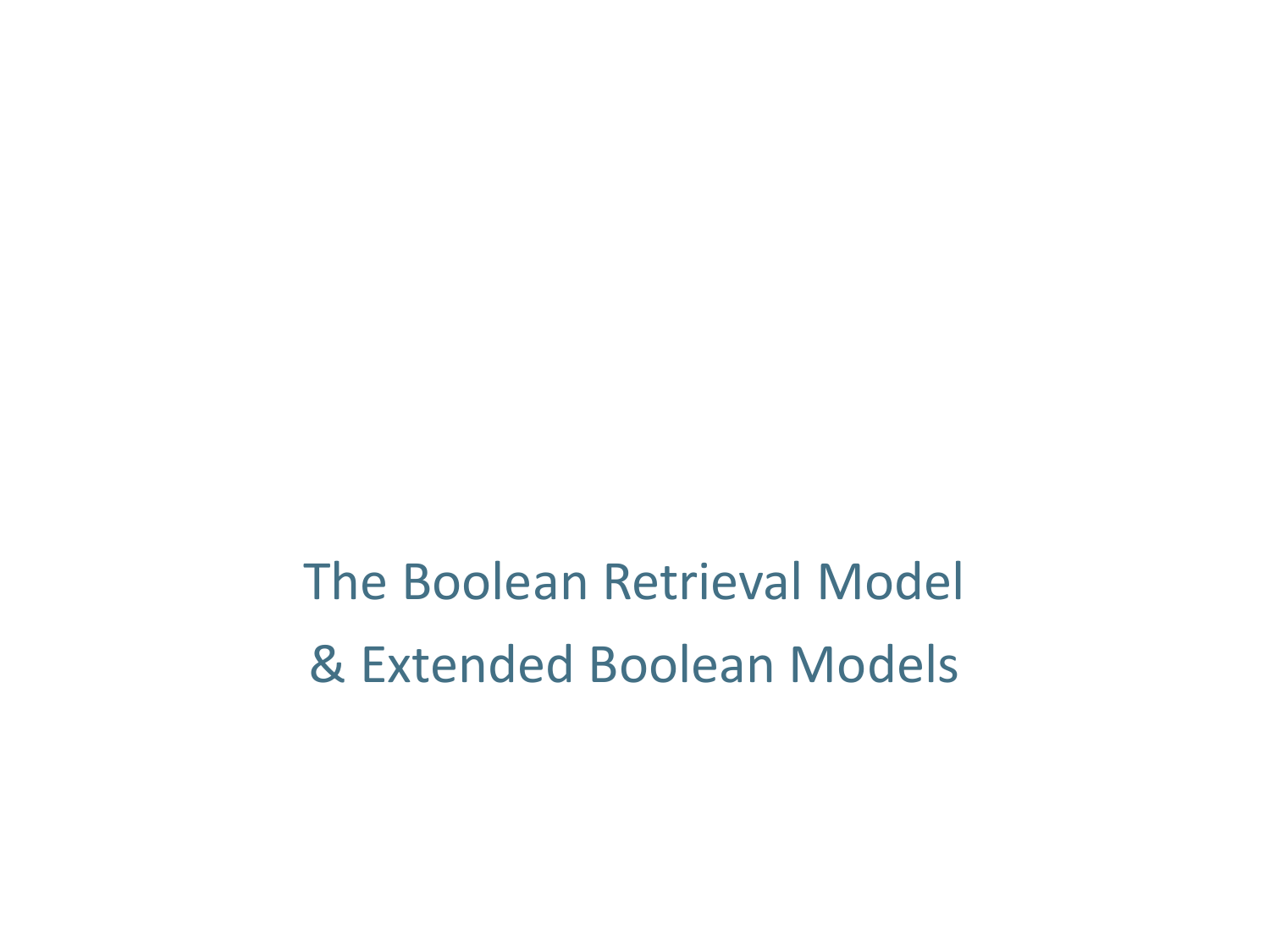## Boolean queries: Exact match

- The Boolean retrieval model is being able to ask a query that is a Boolean expression:
	- Boolean Queries are queries using *AND, OR* and *NOT* to join query terms
		- Views each document as a set of words
		- Is precise: document matches condition or not.
	- $-$  Perhaps the simplest model to build an IR system on
- Primary commercial retrieval tool for 3 decades.
- Many search systems you still use are Boolean:  $-$  Email, library catalog, macOS Spotlight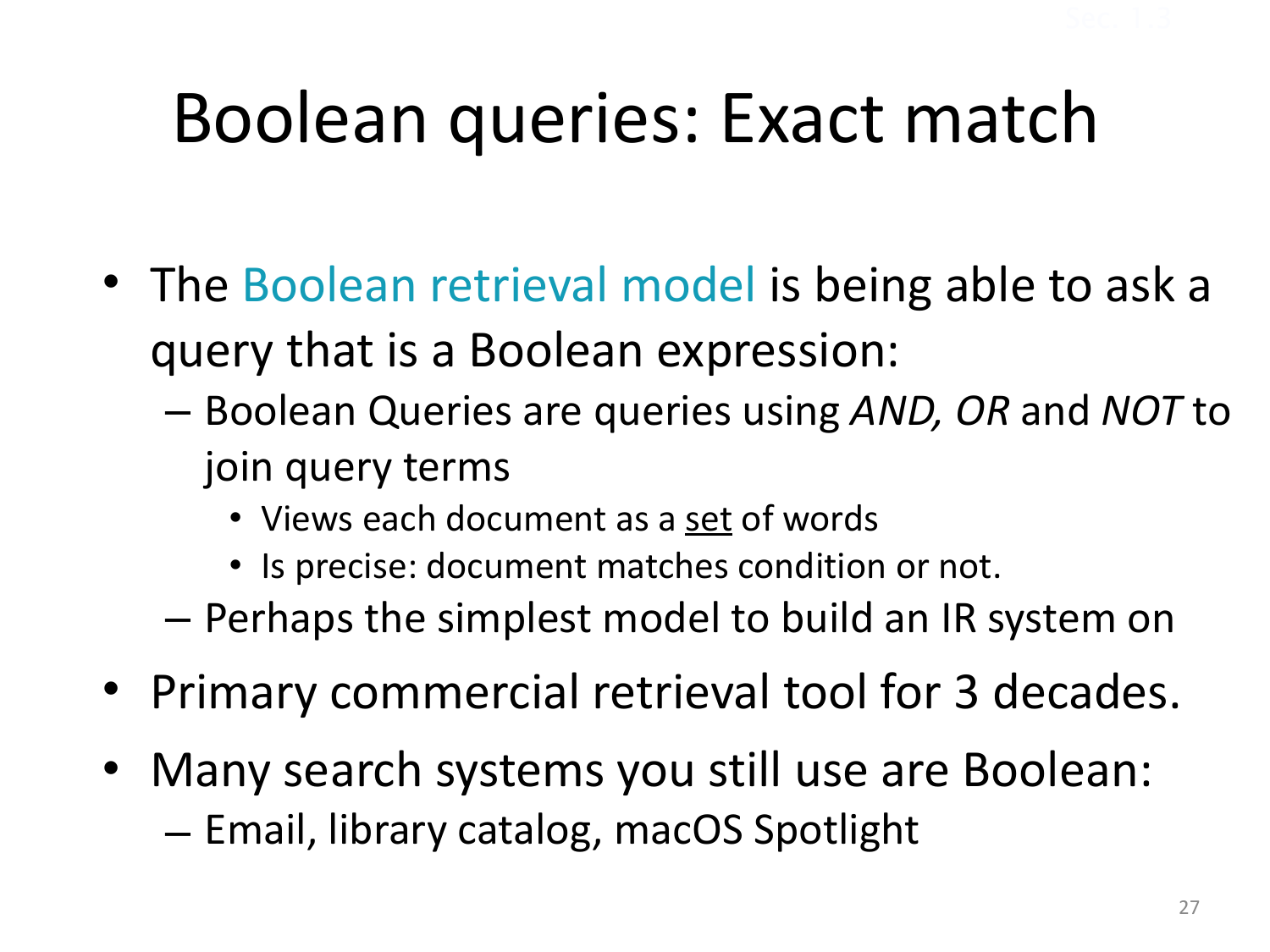# Example: WestLaw http://www.westlaw.com/

- Largest commercial (paying subscribers) legal search service (started 1975; ranking added 1992; new federated search added 2010)
- Tens of terabytes of data; ~700,000 users
- Majority of users *still* use boolean queries
- Example query:
	- What is the statute of limitations in cases involving the federal tort claims act?
	- **73 STATUTE ACTION /S FEDERAL /2** TORT /3 CLAIM
		- $/3$  = within 3 words,  $/S$  = in same sentence
		- ! expands a root to all words with that stem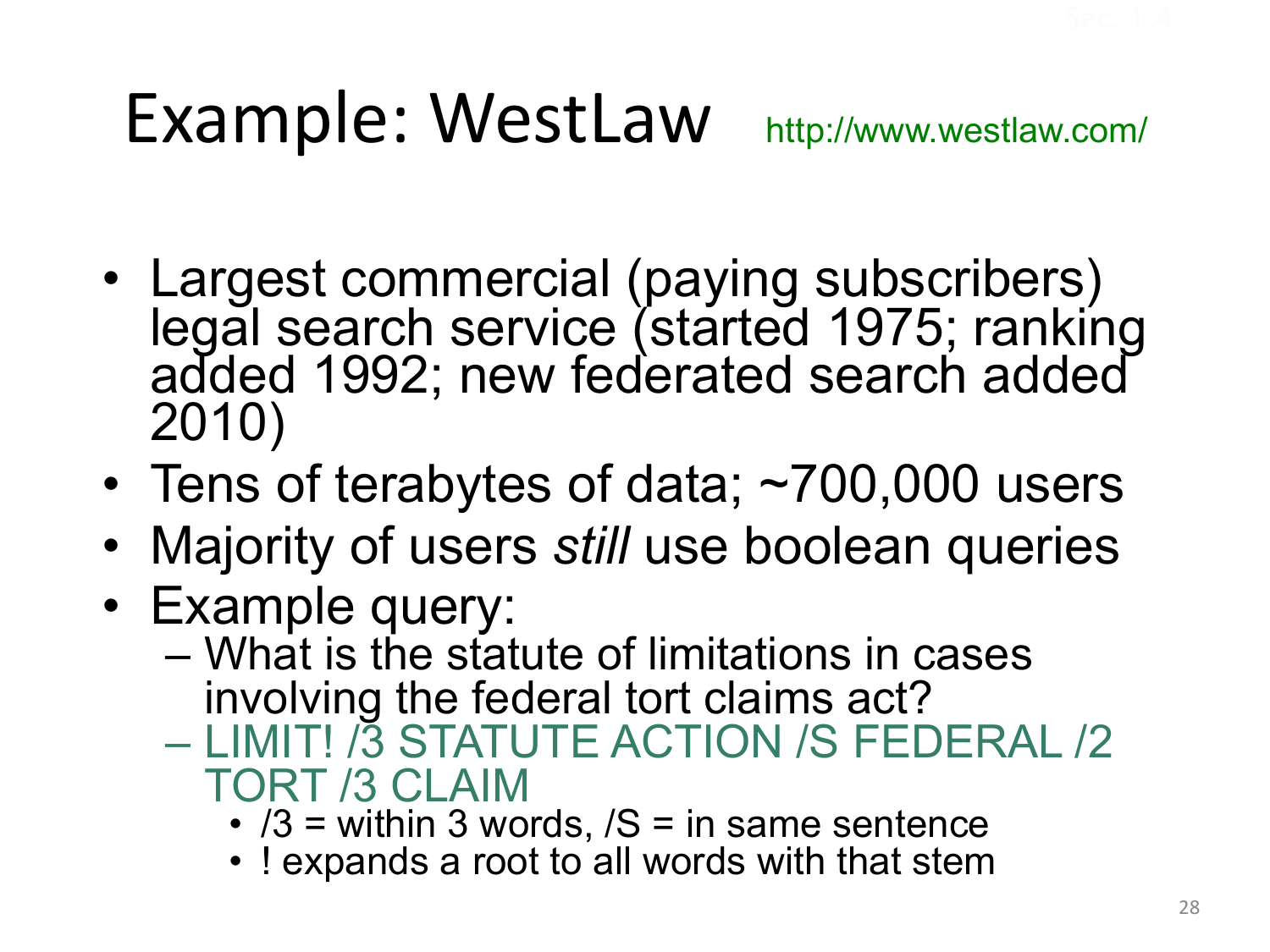# Example: WestLaw http://www.westlaw.com/

- Another example query:
	- $-$  Requirements for disabled people to be able to access a workplace
	- disabl! /p access! /s work-site work-place (employment /3 place)
- Note that SPACE is disjunction, not conjunction!
- Long, precise queries; proximity operators; incrementally developed; not like web search
- Many professional searchers still like Boolean search
	- $-$  You know exactly what you are getting
- But that doesn't mean it actually works better....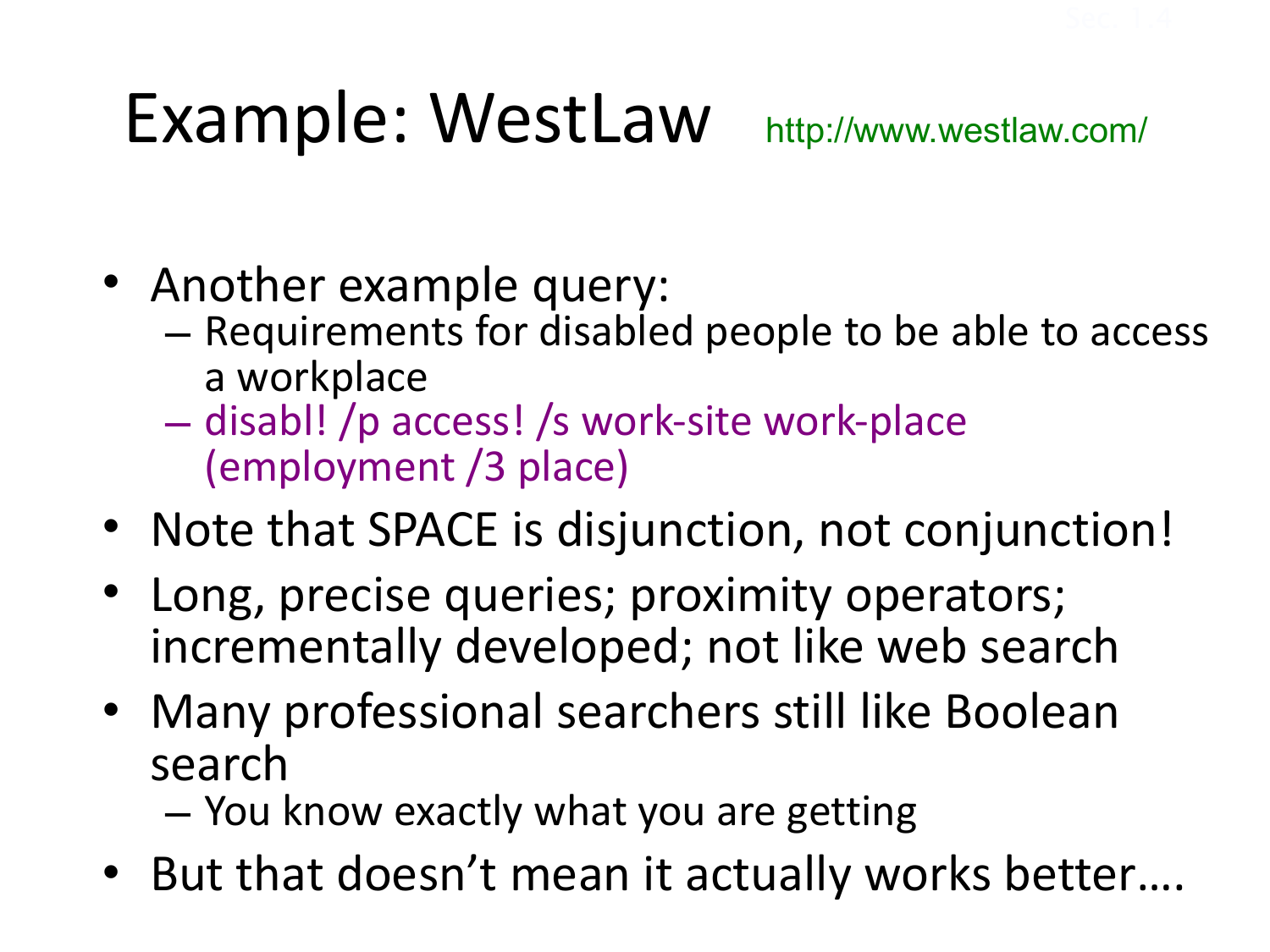# Query optimization

- What is the best order for query processing?
- Consider a query that is an *AND* of *n* terms.
- For each of the *n* terms, get its postings, then *AND* them together.



Query: *Brutus AND Calpurnia AND Caesar*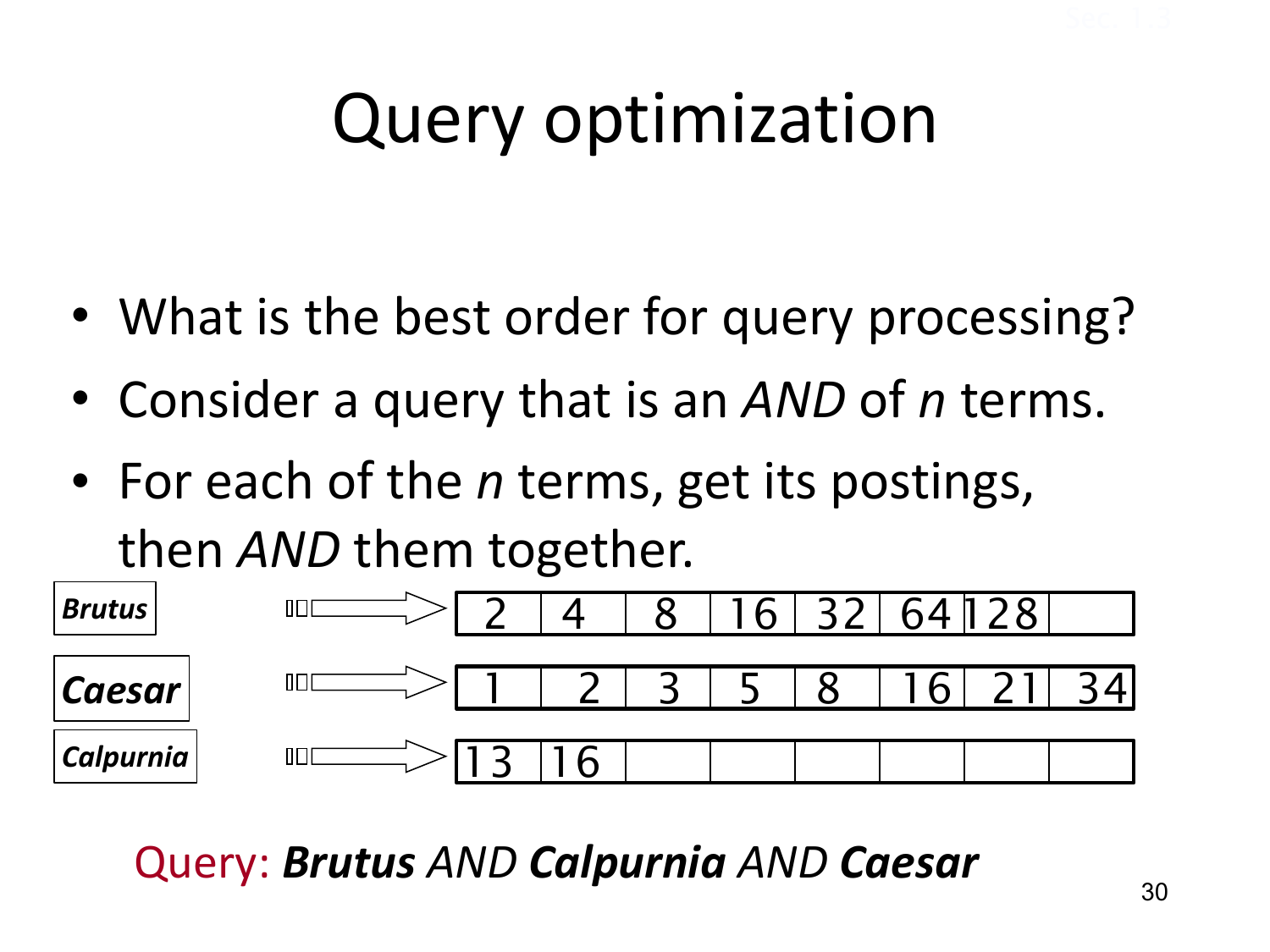# Query optimization example

- Process in order of increasing freq:
	- $-$  *start with smallest set, then keep cutting further.*



Execute the query as (*Calpurnia AND Brutus*) *AND Caesar.*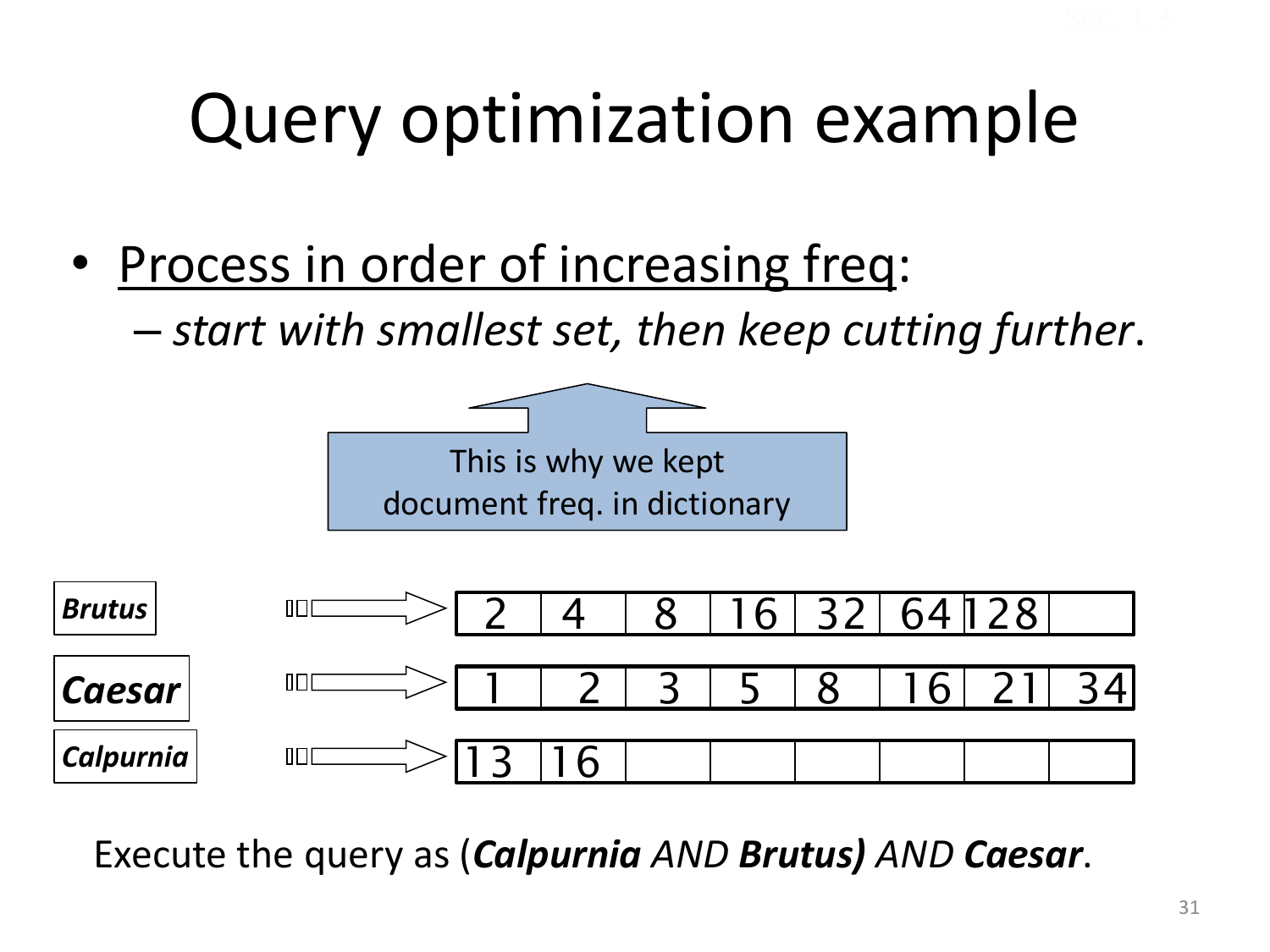# More general optimization

- e.g., (madding OR crowd) AND (ignoble OR strife)
- Get doc. freq.'s for all terms.
- Estimate the size of each *OR* by the sum of its doc. freq.'s (conservative).
- Process in increasing order of OR sizes.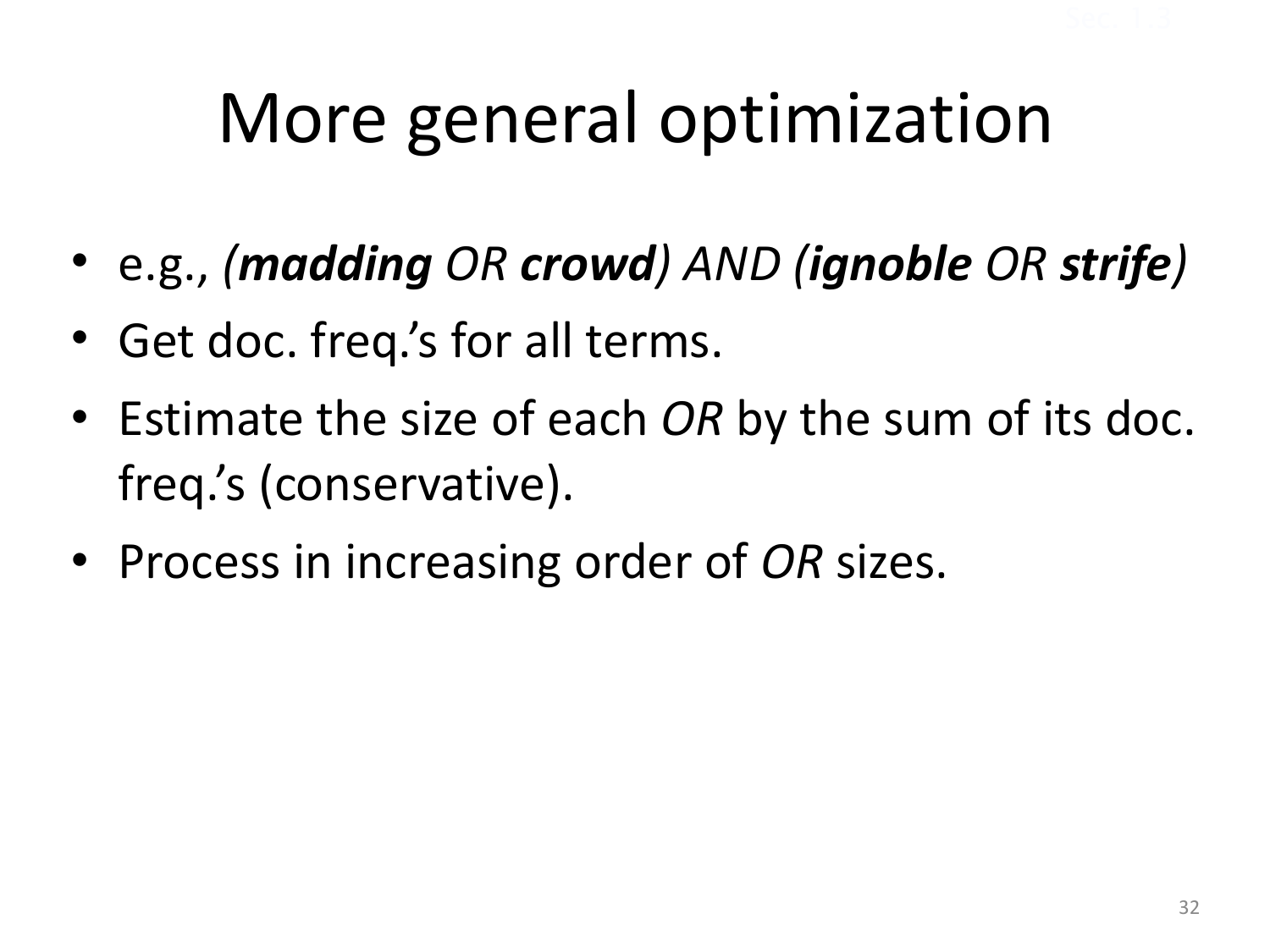# Exercise

• Recommend a query processing order for

*(tangerine OR trees) AND (marmalade OR skies) AND (kaleidoscope OR eyes)*

• Which two terms should we process first?

| <b>Term</b>  | <b>Freq</b> |
|--------------|-------------|
| eyes         | 213312      |
| kaleidoscope | 87009       |
| marmalade    | 107913      |
| <b>skies</b> | 271658      |
| tangerine    | 46653       |
| trees        | 316812      |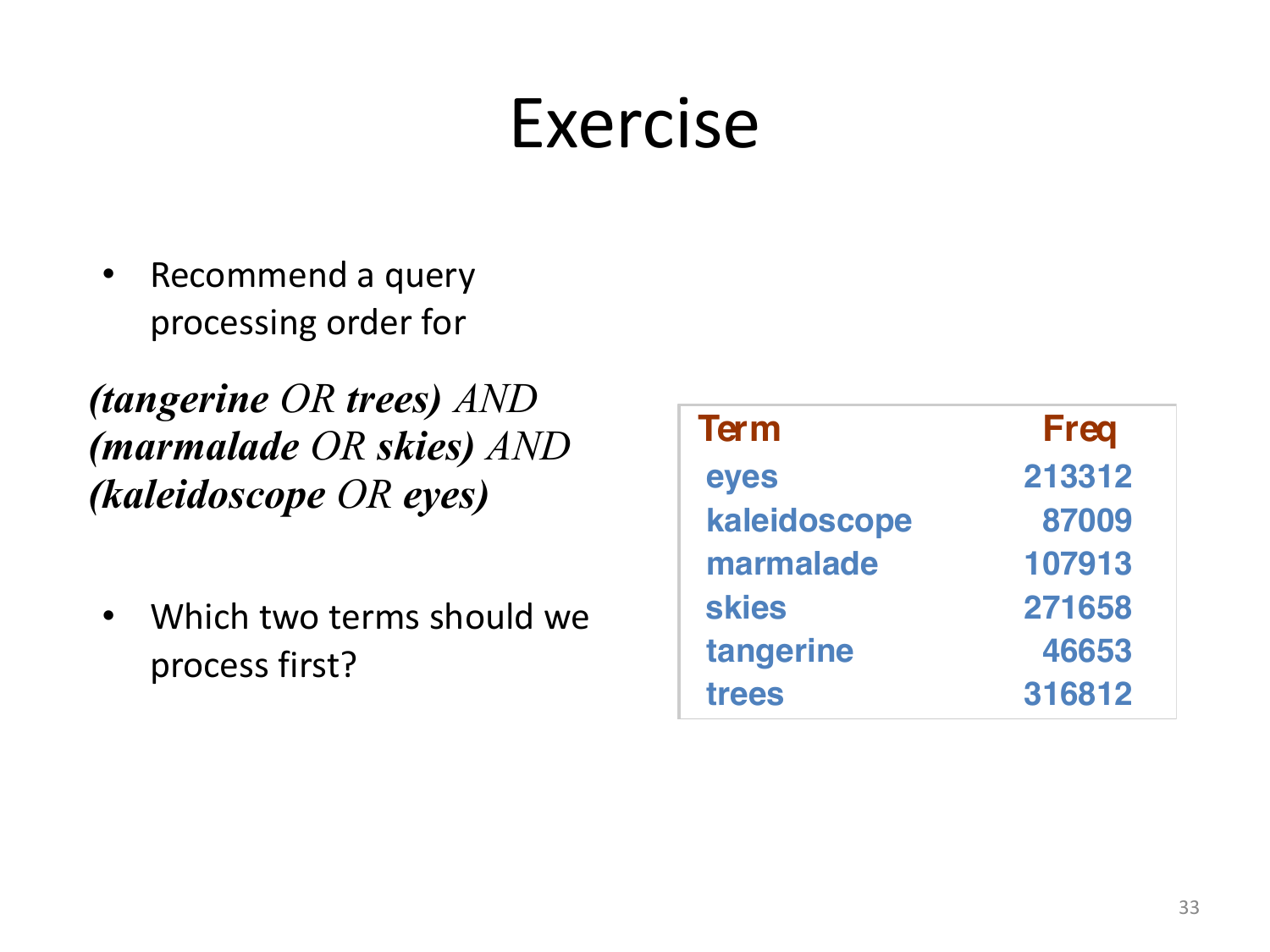Phrase queries and positional indexes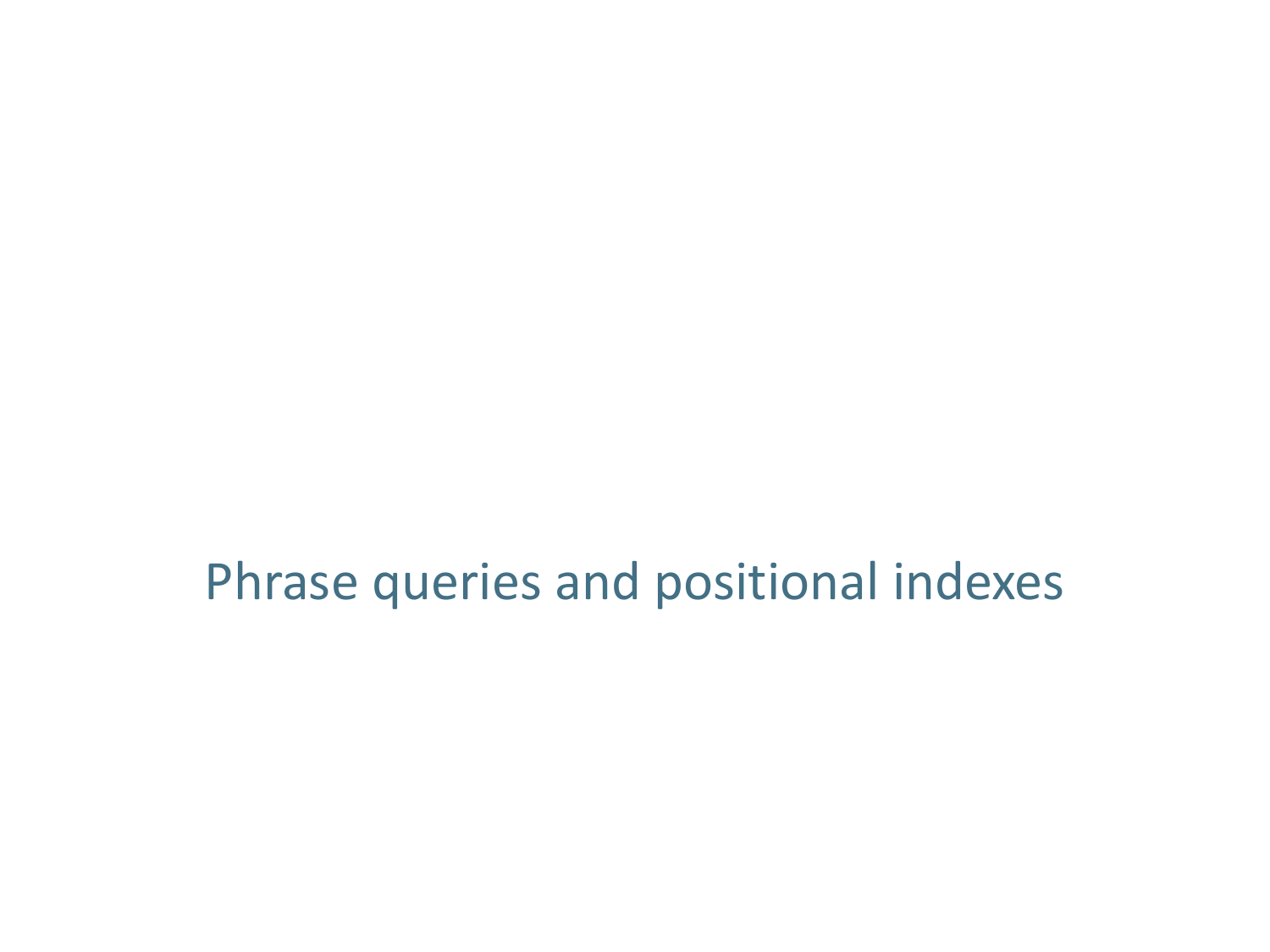# Phrase queries

- We want to be able to answer queries such as **"stanford university"** – as a phrase
- Thus the sentence "I went to university at *Stanford"* is not a match.
	- $-$  The concept of phrase queries has proven easily understood by users; one of the few "advanced search" ideas that works
	- Many more queries are *implicit phrase queries*
- For this, it no longer suffices to store only <*term* : *docs*> entries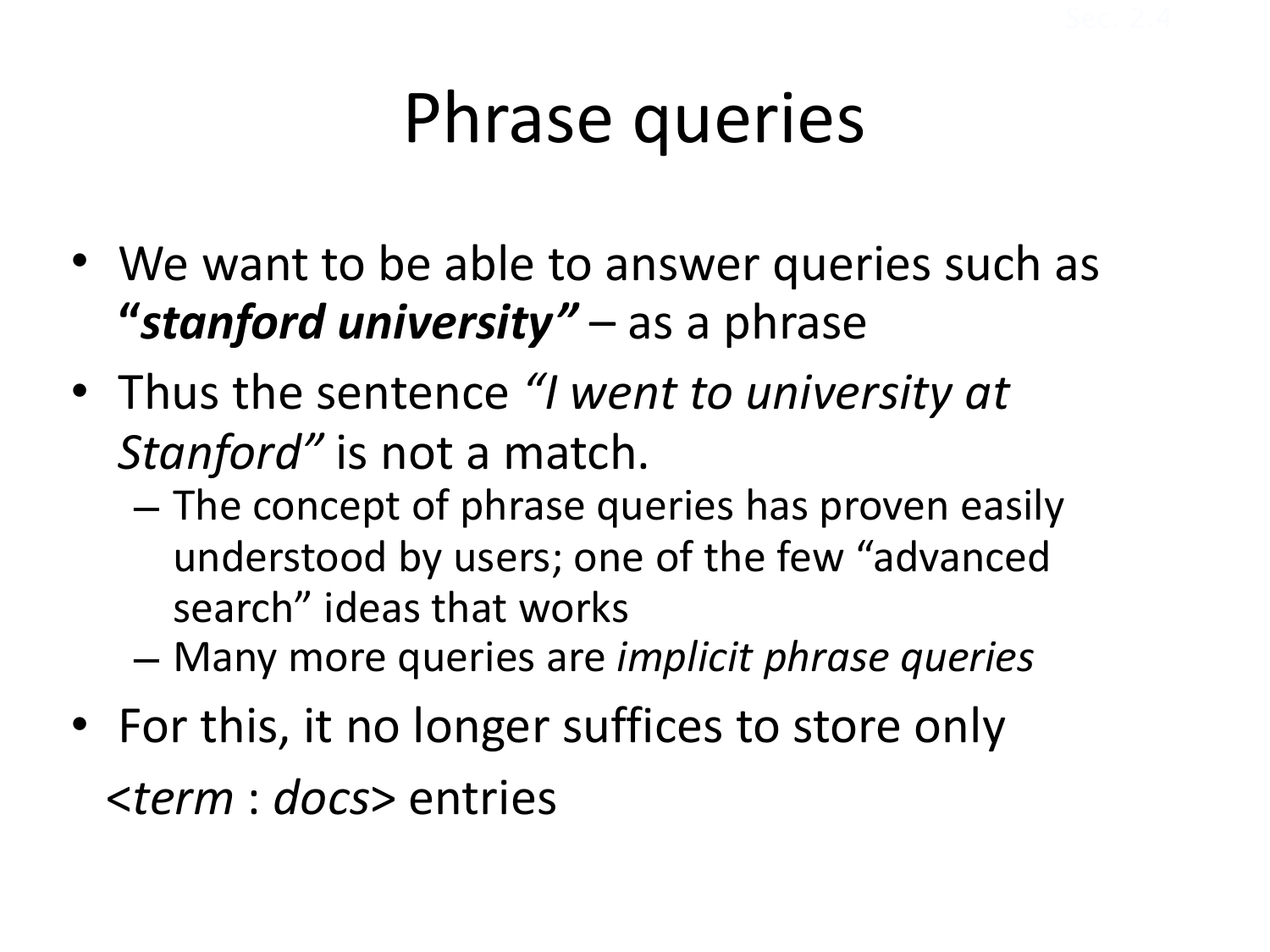# A first attempt: Biword indexes

- Index every consecutive pair of terms in the text as a phrase
- For example the text "Friends, Romans, Countrymen" would generate the biwords
	- *friends romans*
	- *romans countrymen*
- Each of these biwords is now a dictionary term
- Two-word phrase query-processing is now immediate.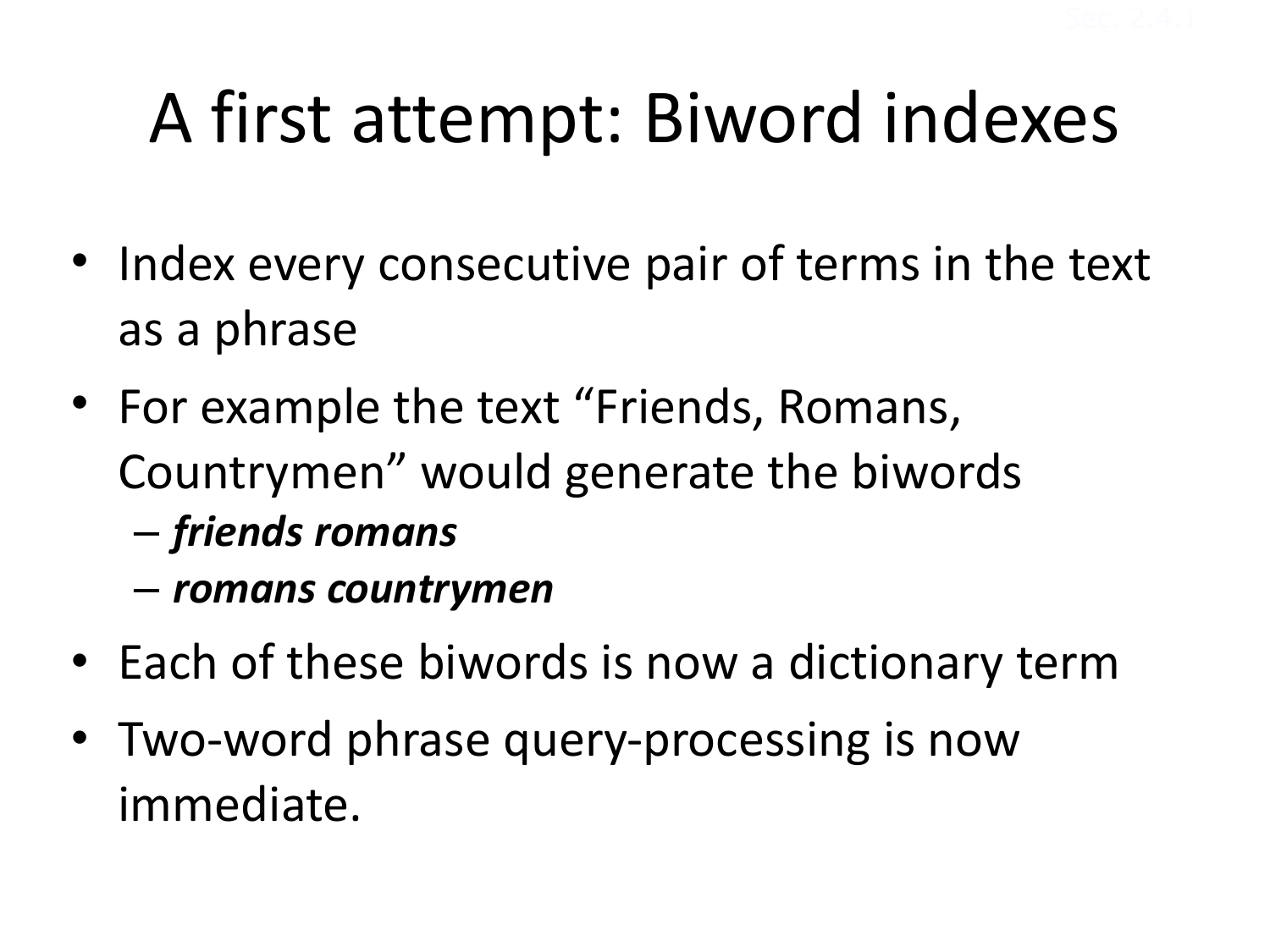# Longer phrase queries

- Longer phrases can be processed by breaking them down
- *stanford university palo alto* can be broken into the Boolean query on biwords:

#### *stanford university AND university palo AND palo alto*

Without the docs, we cannot verify that the docs matching the above Boolean query do contain the phrase.

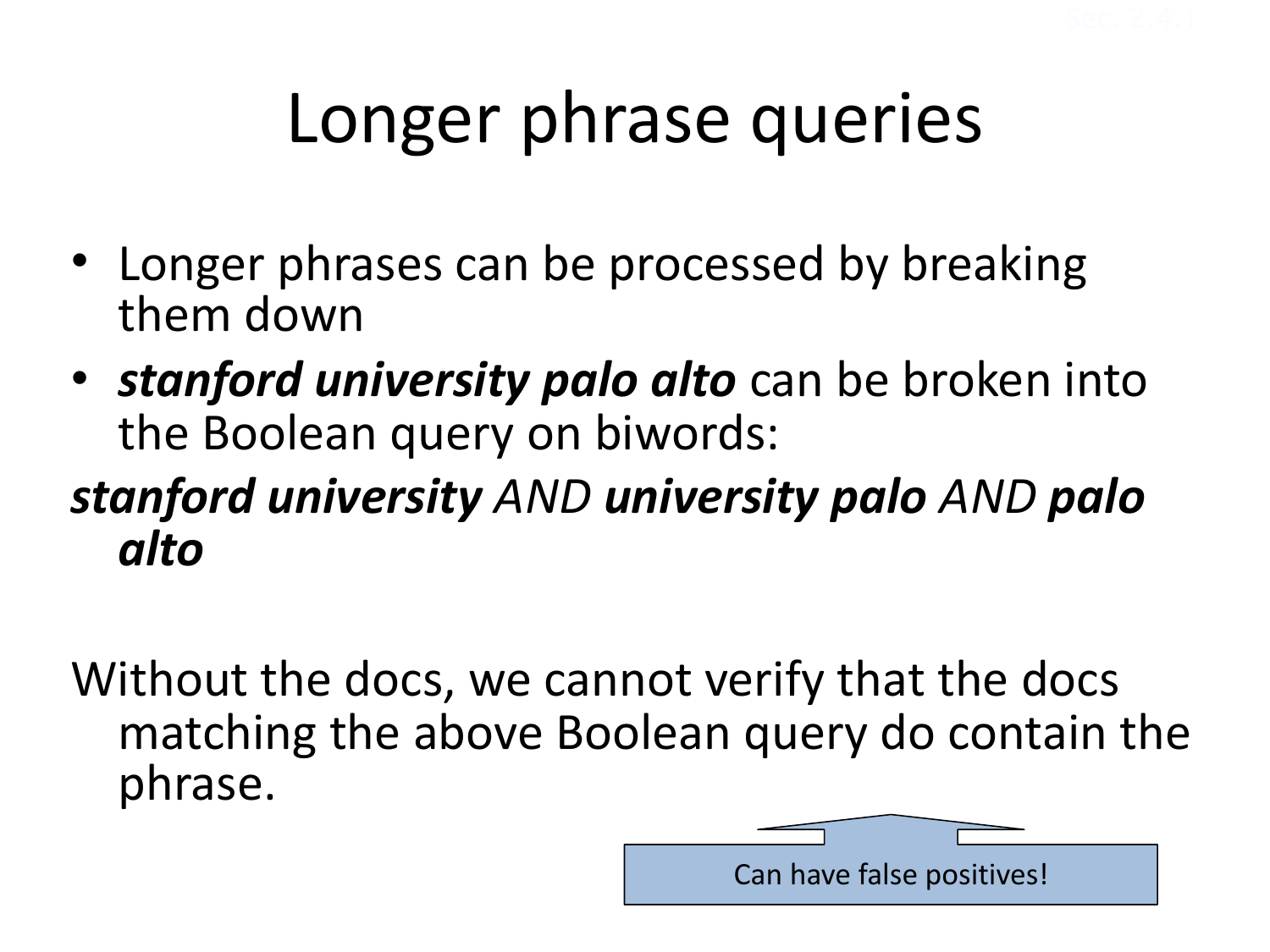# Issues for biword indexes

- False positives, as noted before
- Index blowup due to bigger dictionary  $-$  Infeasible for more than biwords, big even for them
- Biword indexes are not the standard solution (for all biwords) but can be part of a compound strategy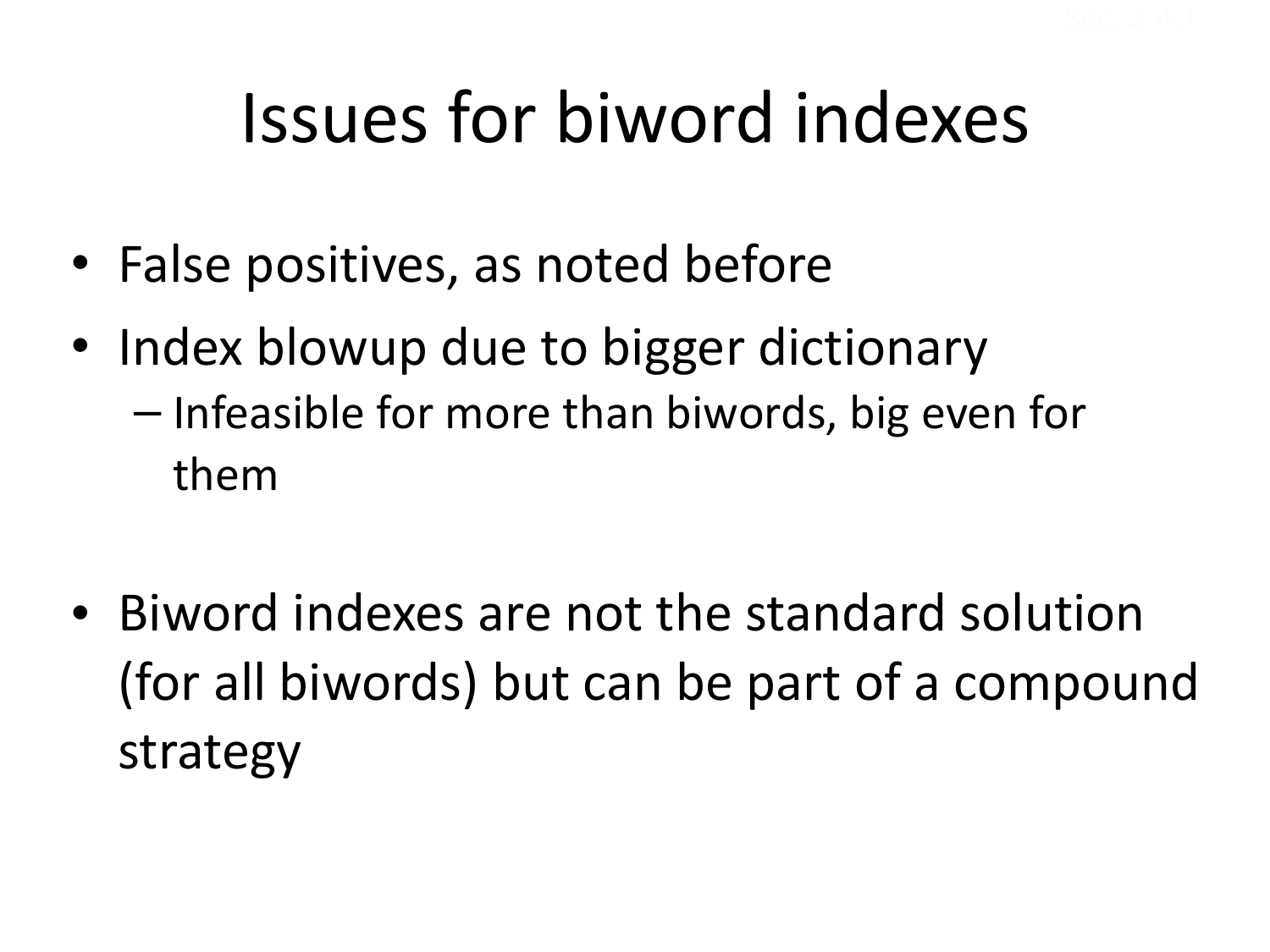# Solution 2: Positional indices

• In the postings, store, for each *term* the position(s) in which tokens of it appear:

<*term,* number of docs containing *term*; doc1: position1, position2 ...; doc2: position1, position2 ...; etc.>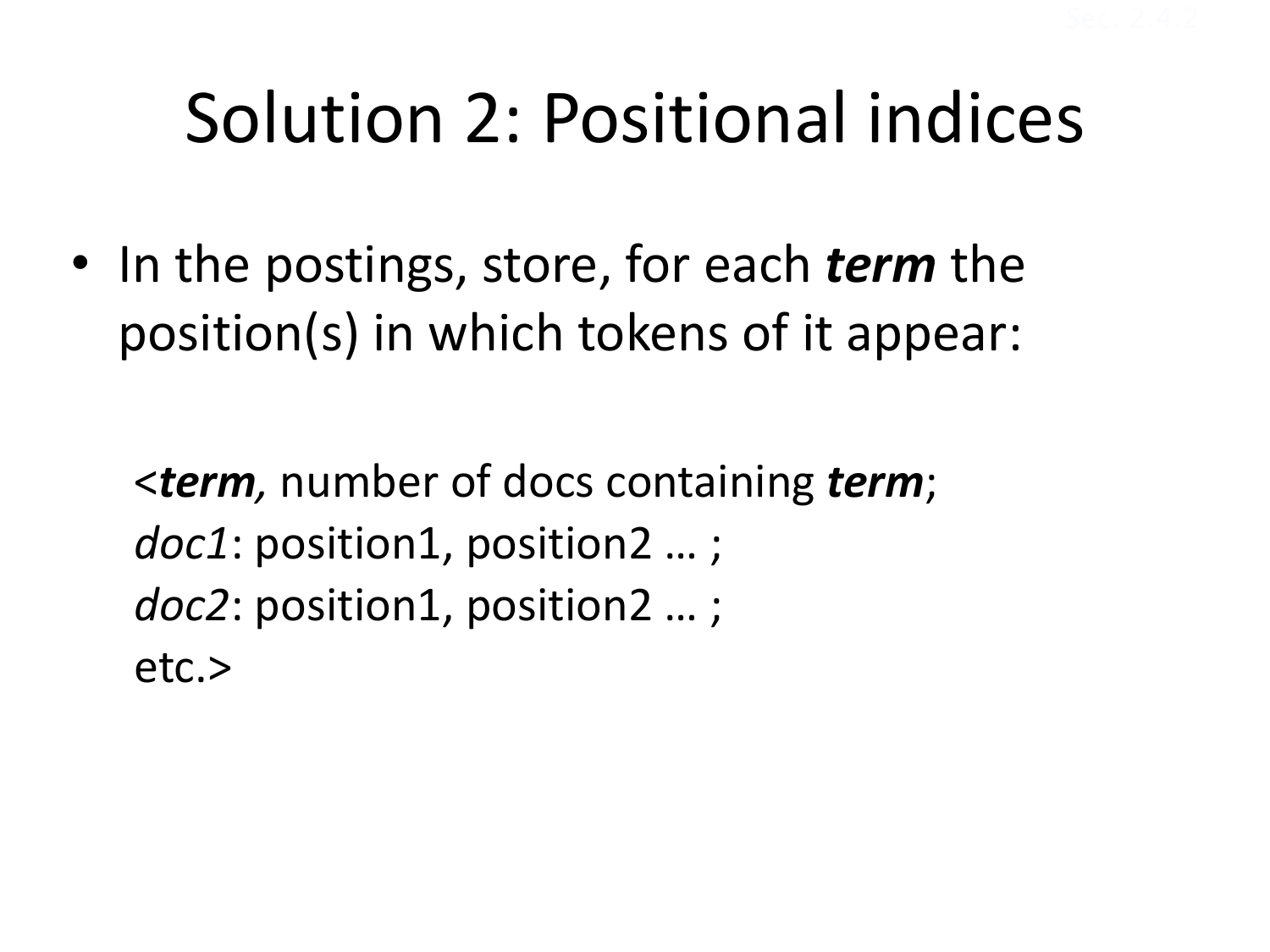# Positional index example



- For phrase queries, we use a merge algorithm recursively at the document level
- But we now need to deal with more than just equality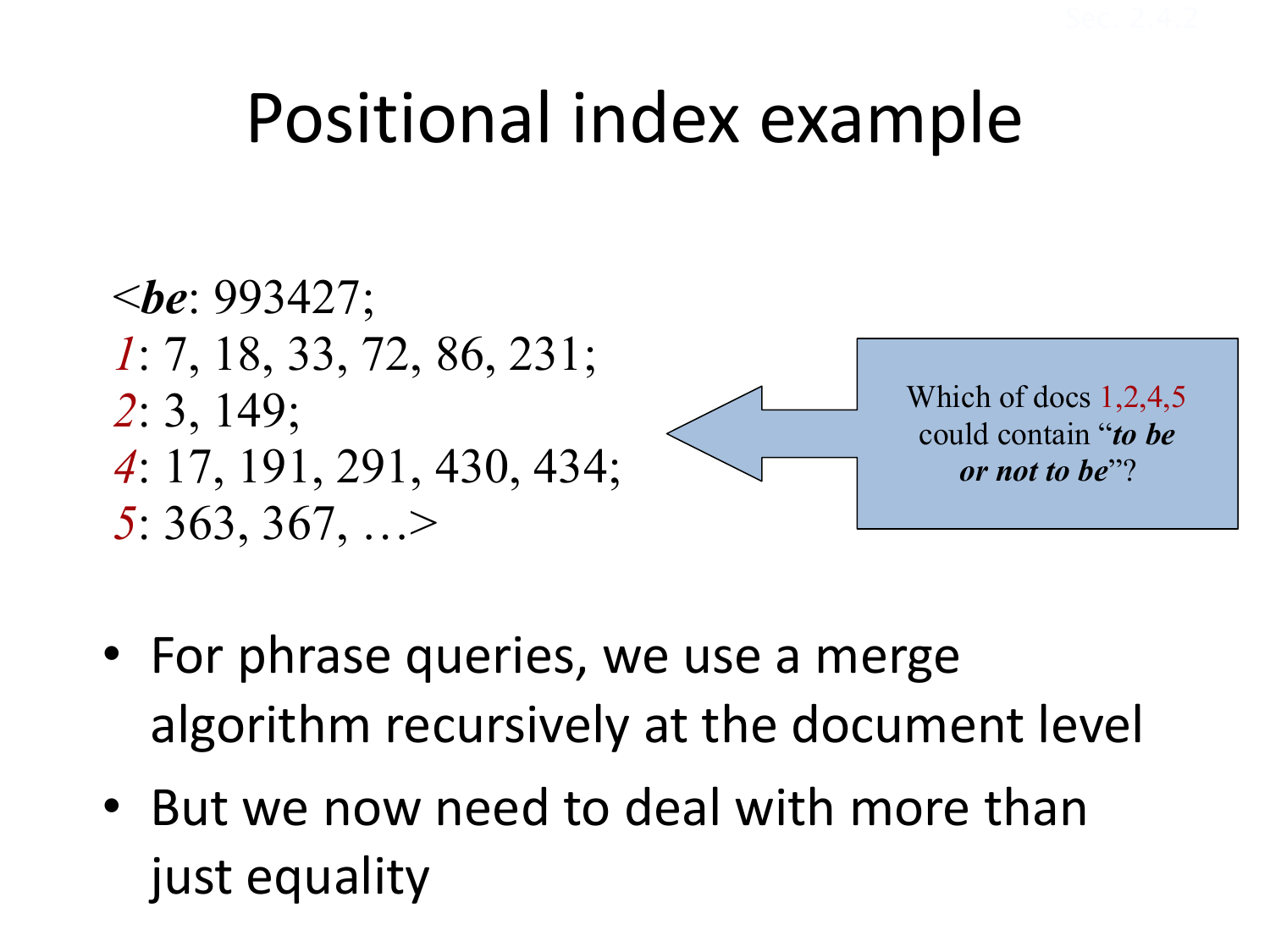# Processing a phrase query

- Extract inverted index entries for each distinct term: *to, be, or, not.*
- Merge their *doc:position* lists to enumerate all positions with "*to be or not to be*".

 $-$  *to*:

• *2*:1,17,74,222,551; *4*:8,16,190,429,433; *7*:13,23,191; ...

 $-\mathbf{be}$ 

• *1*:17,19; *4*:17,191,291,430,434; *5*:14,19,101; ...

• Same general method for proximity searches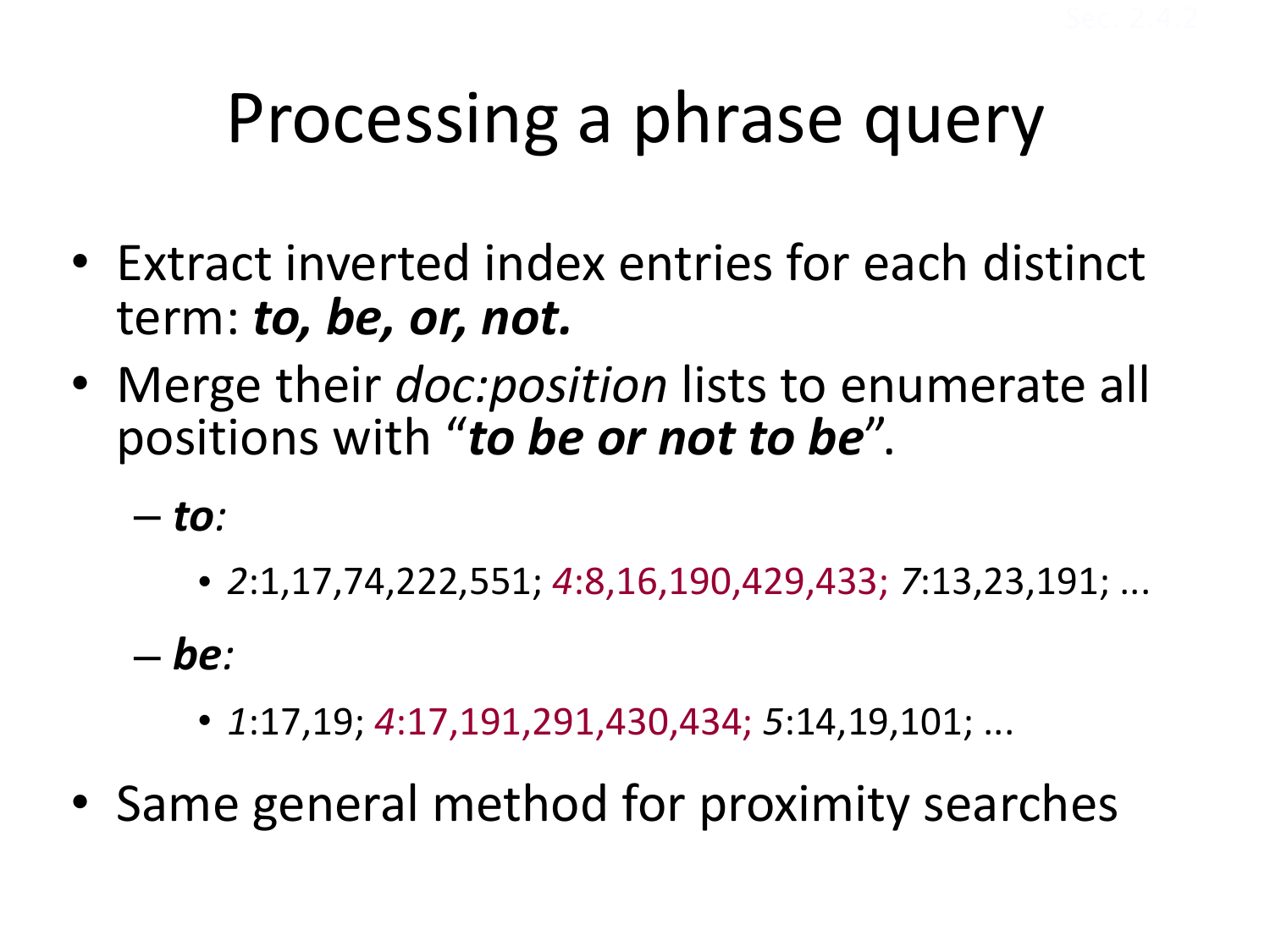# Positional index size

• A positional index expands postings storage *substantially* 

 $-$  Even though indices can be compressed

• Nevertheless, a positional index is now standardly used because of the power and usefulness of phrase and proximity queries ... whether used explicitly or implicitly in a ranking retrieval system.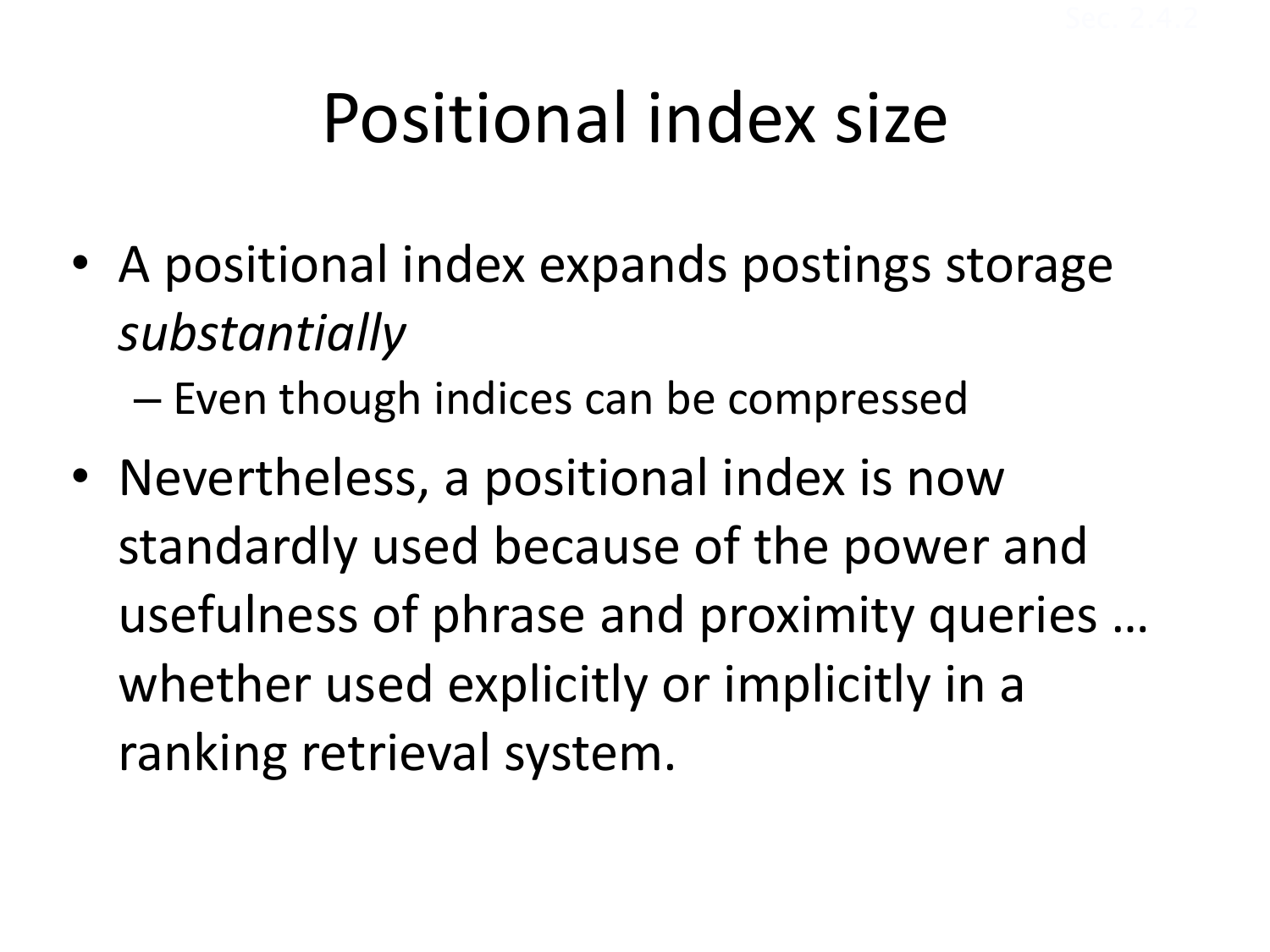# Positional index size

- Need an entry for each occurrence, not just once per document
- $\bullet$  Index size depends on average document size **Why?**
	- $-$  Average web page has  $<$ 1000 terms
	- SEC filings, books, even some epic poems … easily 100,000 terms
- Consider a term with frequency 0.1%

| Document size | Postings | <b>Positional postings</b> |
|---------------|----------|----------------------------|
| 1000          |          |                            |
| 100,000       |          |                            |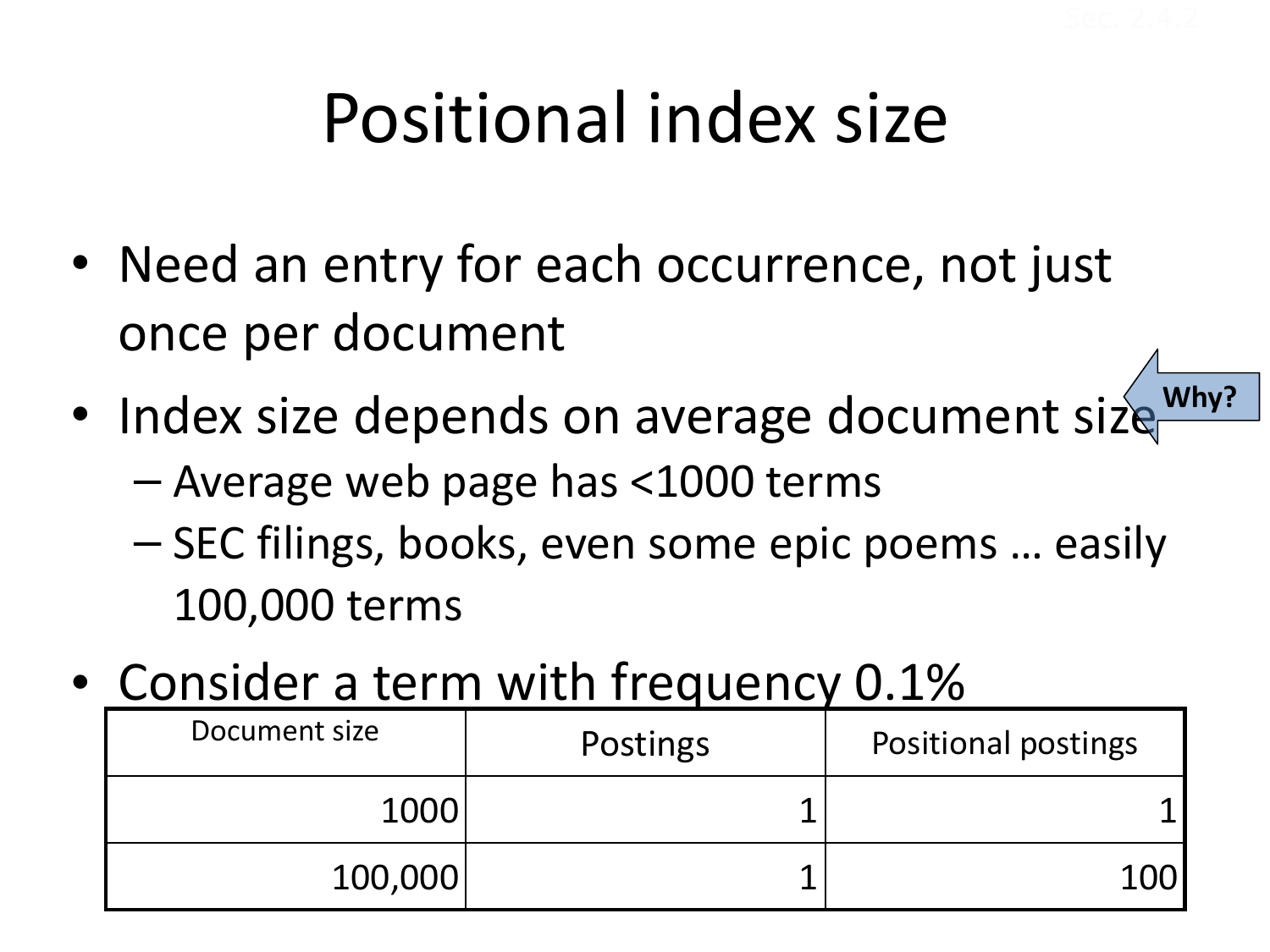# Rules of thumb

• A positional index is 2–4 as large as a nonpositional index

• Positional index size 35–50% of volume of original text

 $-$  Caveat: all of this holds for "English-like" languages